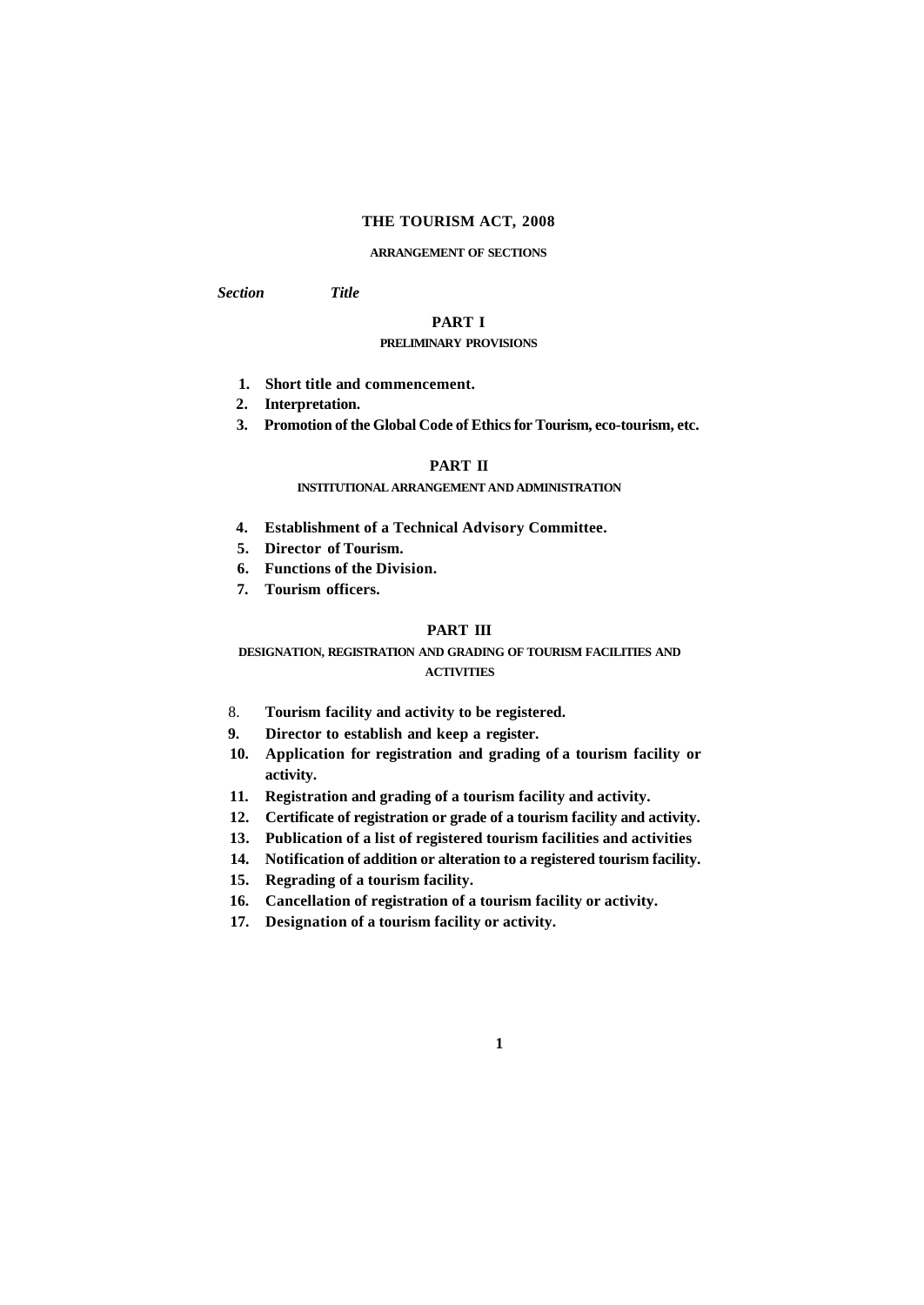### **PART IV**

### **ESTABLISHMENT OF THE BOARD**

- **18. Establishment of the Board.**
- **19. Functions of the Board.**
- **20. Appeals Authority.**

## **PART V**

## **LICENSING OF TOURISM FACILITIES AND ACTIVITIES**

- **21. Persons required to be licensed.**
- **22. Licensing authority.**
- **23. Application for a licence or renewal.**
- **24. Cancellation ofa licence.**
- **25. Requirement to apply for a licence.**
- **26. Tourism facility to be open to all guests.**
- **27. Limitation of liability to operators ofa tourism facility or activity.**
- **28. Notice to be displayed.**
- **29. Right of sale by operator of goods or property deposited or left at a facility.**
- **30. Register of guests, clients, etc.**

### **PART VI**

### **LICENSING OF TOURISM OPERATORS**

- **31. Tourism operators to be licensed.**
- **32. Application for a licence.**
- **33. Exemption from this Act.**
- **34. Registration and publication of a list of tourism operators.**
- **35. Disqualification from obtaining a licence.**
- **36. Duration of a licence under this Act.**
- **37. Contents of a licence.**
- **38. Breach of condition to be an offence.**
- **39. Variation of conditions attached.**
- **40. Licensee's right to be heard.**
- **41. Revocation of a licence.**

## **PAR T VII**

### **REGISTRATION OF TOUR GUIDES**

- **42. Tour guides to be registered.**
- **43. Tour guides to undergo medical examination, comply with rules, etc.**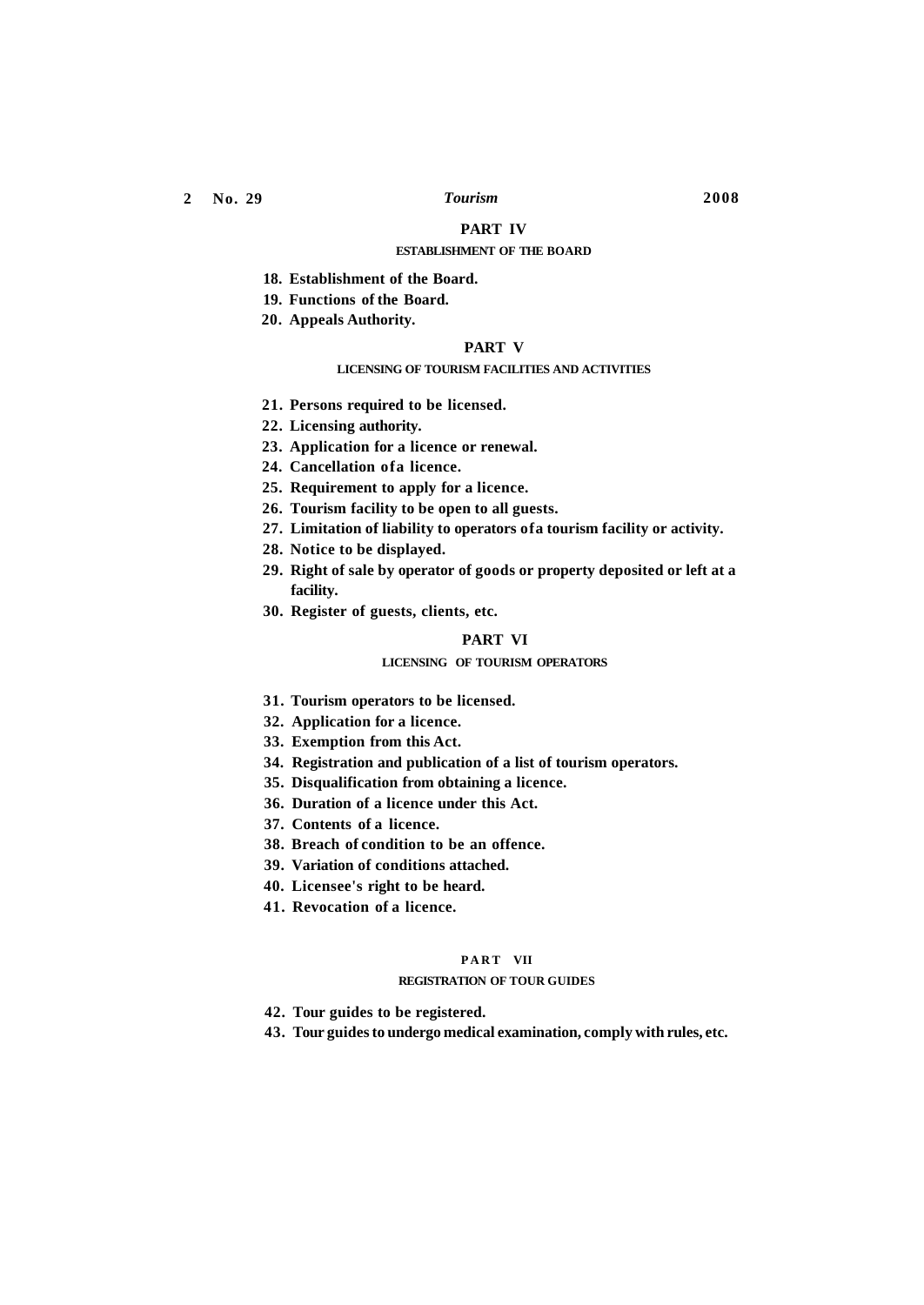**44. Complaint against a tour guide.** 

**45. Director may restrict a tour guide.** 

## **PART VIII**

### **OFFENCES AND PENALTIES**

- **46. Offences and penalties.**
- **47. Liability for acts of agents, etc.**

**48. Offences by a body corporate.** 

- **49. General penalty.**
- **50. Protection of** *bonafide* **acts.**

## **PART IX**

### **MISCELLANEOUS PROVISIONS**

**51. Appeals.** 

**52. Surrender of a licence.** 

**53. Power to enter premises.** 

**54. Statistics and information.** 

**5 5. Division to monitor curricula of hotel and tourism training institutes.** 

**56. Regulations.** 

**57. Matters relating to employment.** 

**58. Arrangements for residents and local communities.** 

**59. Development levy.** 

**60. Protection of tradition and culture.** 

**61. Minister may amend Schedules.** 

**62. Tanzania Tourist Board to apply to this Act.** 

- **63. Repeals.**
- **64. Transitional provisions.**

**SCHEDULES**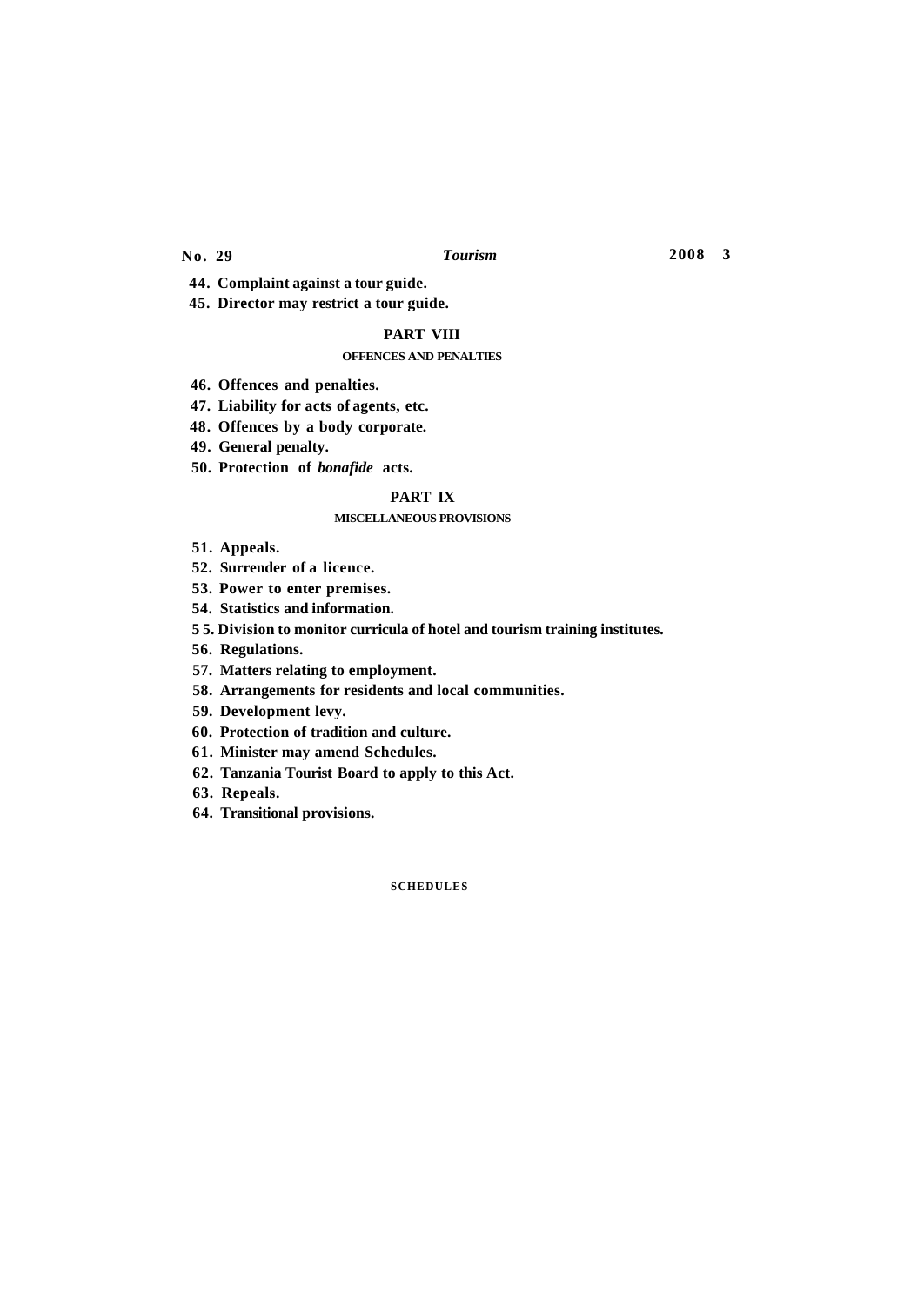## **THE UNITED REPUBLIC OF TANZANIA**



**No. 29 OF 2008** 

**I ASSENT,**  vum *President* 

**An Act to provide for institutional framework, administration, regulation, registration and licensing of tourism facilities and activities; and for related matters.** 

**ENACTED by Parliament of the United Republic of Tanzania.** 

## **PART 1**

### **PRELIMINARY PROVISIONS**

**l.-(l)** This Act may be cited as the Tourism Act, 2008. Short

**(2) This Act shall come into operation on such date as the Minister com may, by notice published in the** *Gazette,* **appoint. mcnT** 

**2. In this Act, unless the context requires otherwise - interprc-**

"activity" means and includes all acts commonly done or performed by a **person or group of persons at a tourism facility;** 

- **"authorized officer" means a tourism officer, forest officer, fisheries officer, wildlife officer, park ranger, antiquities officer, police officer or any other person authorized in writing by the Director to exercise any power or to discharge any duty under this Act or any subsidiary legislation made thereunder;**
- **"certificate of registration" means a certificate of registration issued pursuant to section 12;**
- **"college" means the National College of Tourism or a similar public of^JJJ<sup>7</sup> college designated as such;**

title and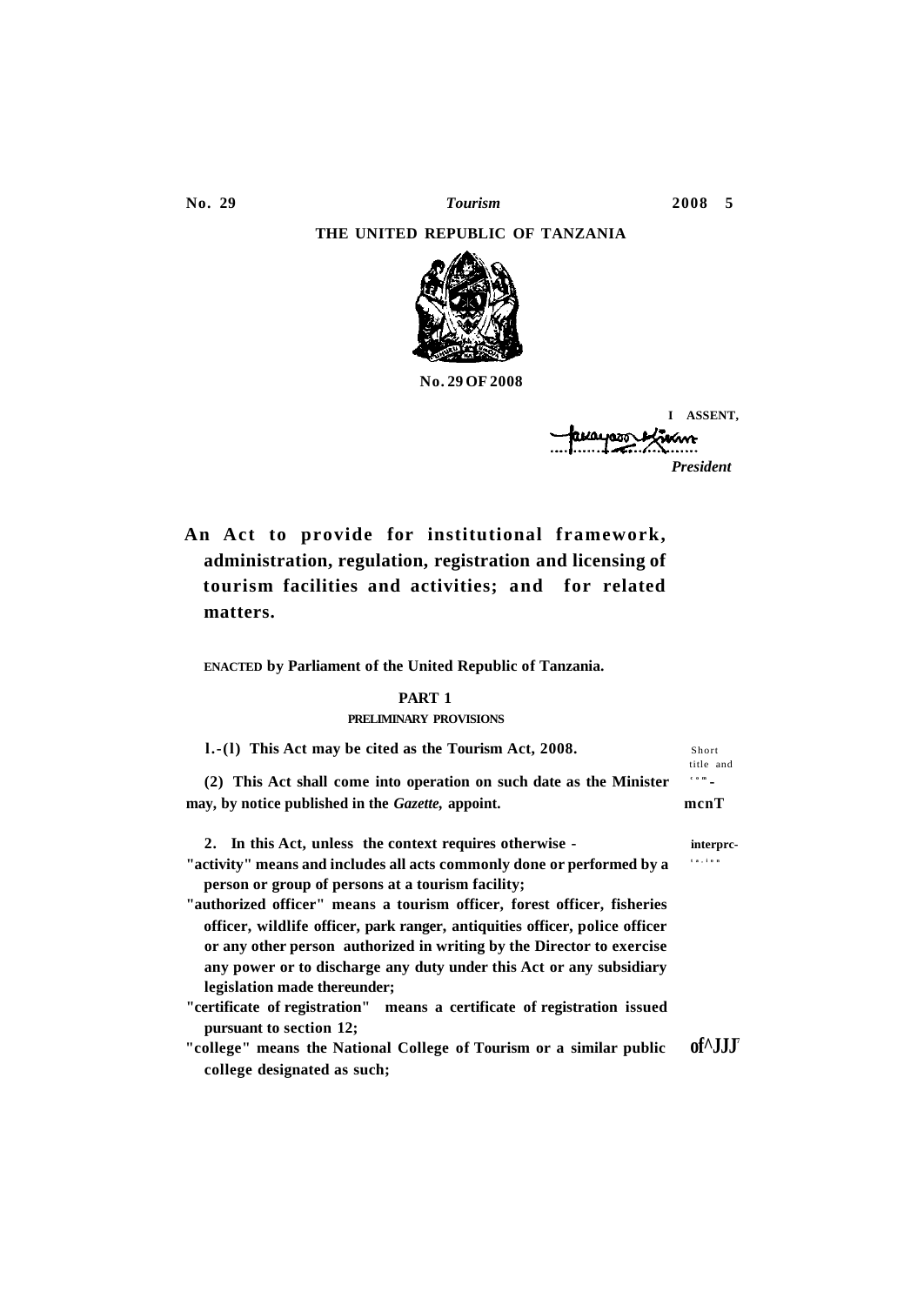- **"designated tourism facility or activity" means any premises, place or activity designated as such by the Minister under section 17;**
- **"Director" means the Director of Tourism appointed under section 5; "Division" means the Division responsible for tourism;**
- **"guest" means any person who, in return for a payment of a sum of money, whether such payment is made by such person or any other person, occupies or reserves for occupation or accommodation in a tourism facility;**
- **"Minister" means the Minister responsible for tourism;**
- **"operator" means a tourism operator;**
- **"tour guide" means a person who leads tourists who visit tourist facilities by giving commentary on the history, features and significance ofthe respective location;**
- **"tourism" means activities conducted by a person travelling to a place outside his usual environment for more than twenty four hours and less than a year and whose main purpose of travel is other than the exercise of an activity remunerated from within the place visited; and**  where this activity is taking place in Tanzania shall be known as do**mestic tourism;**
- **"tourism facility" means a place, thing or premises managed by a tourism operator and which regularly or occasionally provides services or products for utilization by tourists or visitors for purposes other than exercise of an activity remunerated from within the place visited;**
- **"tourist" means a person who is travelling to a place outside his usual environment for the period between twenty-four-hours and one year and whose main purpose of travel is other than the exercise of an activity remunerated from within the place visited and whereas this activity is under taken by a resident shall be known as domestic tourist;**
- **"tourism business" includes negotiating, whether by correspondence or otherwise, soliciting, canvassing or accepting business connected with the tourism with any person;**
- **"tourism officer" means an officer who has a duty under the law to execute functions under this Act;**
- **"tourism operator" as used in this Act, means a tourist agent or photographic safaris operator or any person who for reward conduct an activity or operate a facility, or undertakes to provide services for tourists and other members of the public in relation to tours and travel within or outside the country;**
- **"visitor" means any person whose usual place of residence is outside an area visited, for a period not exceeding one year and for reasons other than employment.**  $\bigwedge^{\lambda}$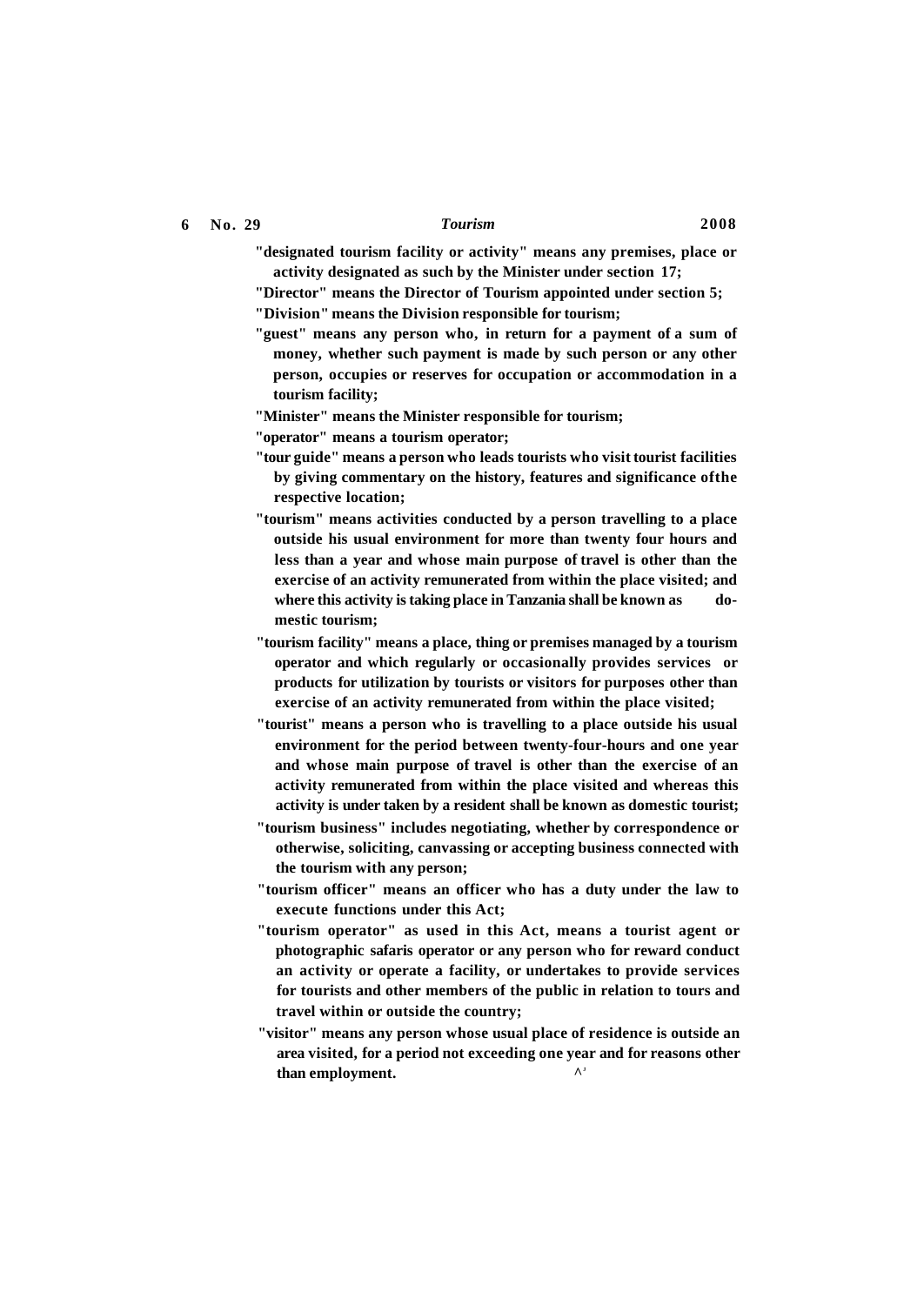**Ethics for Tourism eco-**

**3. All persons exercising powers or discharging any duties under this Act shall strive to promote - Promotion of Global Code of** 

- **(a) the National Tourism Policy;**
- **(b) the relevant provisions of the Global Code ofEthics for Tourism; and**
- **(c) eco-tourism, cultural tourism and any other forms of tourism that provides better sectoral linkages, create employment and foster sustainable development tourism, etc**

## **PAR T II INSTITUTIONAL ARRANGEMENT AND ADMINISTRATION**

**4.-(l) There is hereby established a Technical Advisory Committee which shall be responsible for advising the Minister on matters related to the management and regulation of tourism facilities and activities, designated tourism facilities and activities, tourism operators and any other functions assigned to it under this Act or regulations made thereunder.** 

**Establishment of a Technical Advisory Committee** 

**(2) Notwithstanding subsection(l), the functions of the Technical Advisory Committee shall include to -**

- **(a) advise the Minister in matters relating to -**
	- **(i) issuance of licence;**
	- **(ii) grading of tourism facilities;**
	- **(iii) registration of tourism facilities and activities; and**
	- **(iv) tourism development,**

**(b) advise on any matter as may be requested by the Minister.** 

**(3) • The composition, tenure of office, meetings and procedural matters of the Committee shall be as provided for in the First Schedule to this Act.** 

**5.-(l) There shall be a Director of Tourism who shall be appointed in Director**  accordance with the Public Service Act and who shall be a person with  $\alpha$ **proven academic and professional knowledge in tourism matters. Cap.298 (2) The Director shall be -**

**(a) the officer-in-charge of the Division; and**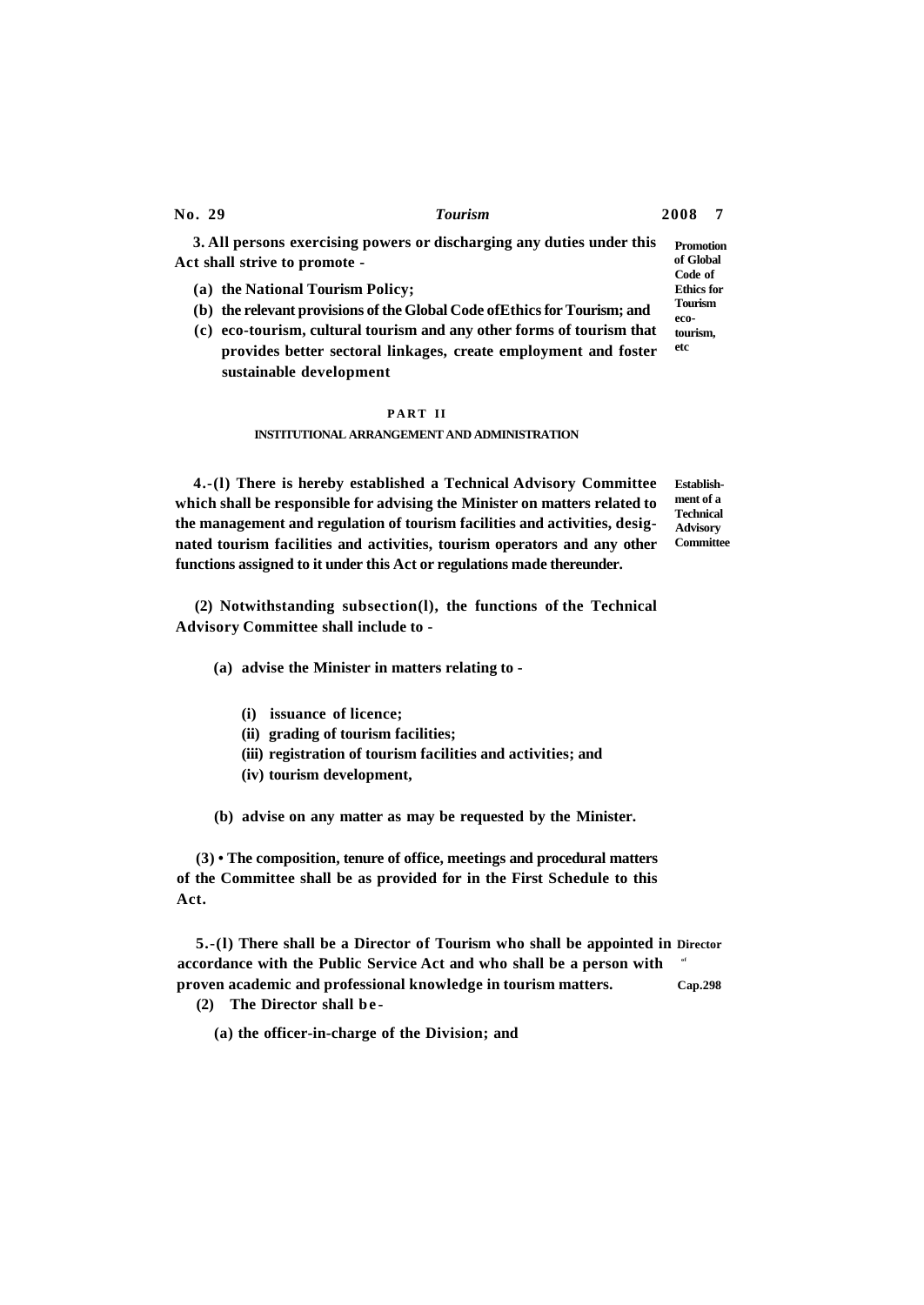**tourism.** 

**(b) the principal advisor to the Government in all matters related to** 

**(3) The Director shall, subject to direction by the Minister, be responsible for the proper administration of this Act.** 

**(4) The Director may, with the approval of the Minister and by notice published in the** *Gazette,* **delegate to any public officer any of such functions and, where the Director has delegated any of his functions, he shall include references to the public officer to whom such functions have been delegated.** 

**(5) The Director shall have such powers as are necessary or expedient for the performance of the functions of his office.** 

**Functions 6.-(l) The general functions of the Division shall be to of the Division** 

- **(a) facilitate the efficient development and marketing of tourism;**
- **(b) promote and encourage the establishment and development of appropriate tourism facilities, activities and amenities;**
- **(c) register, classify and grade tourism facilities, and to establish and maintain registers of such facilities and activities;**
- **(d) implement provisions for the licensing and regulation of providers of tourism facilities and services;**
- **(e) promote high quality tourism through the establishment of standards, training and human resources development;**
- **(f) encourage and promote the recruitment, training, education and development of persons for the purpose of employment in connection with the tourism industry;**
- **(g) facilitate research in tourism, related subjects and to compile and publish information relevant to the tourism industry;**
- **(h) design and advise on suitable educational programmes intended to stimulate interest in, and understanding ofthe tourism industry;**
- **(i) investigate on any matter affecting the tourism industry and advise the Minister accordingly;**
- **(j) manage tourism information system;**
- **(k) regulate the business of tourism operators;**
- **(1) identify tourist attractions and diversify tourism activities;**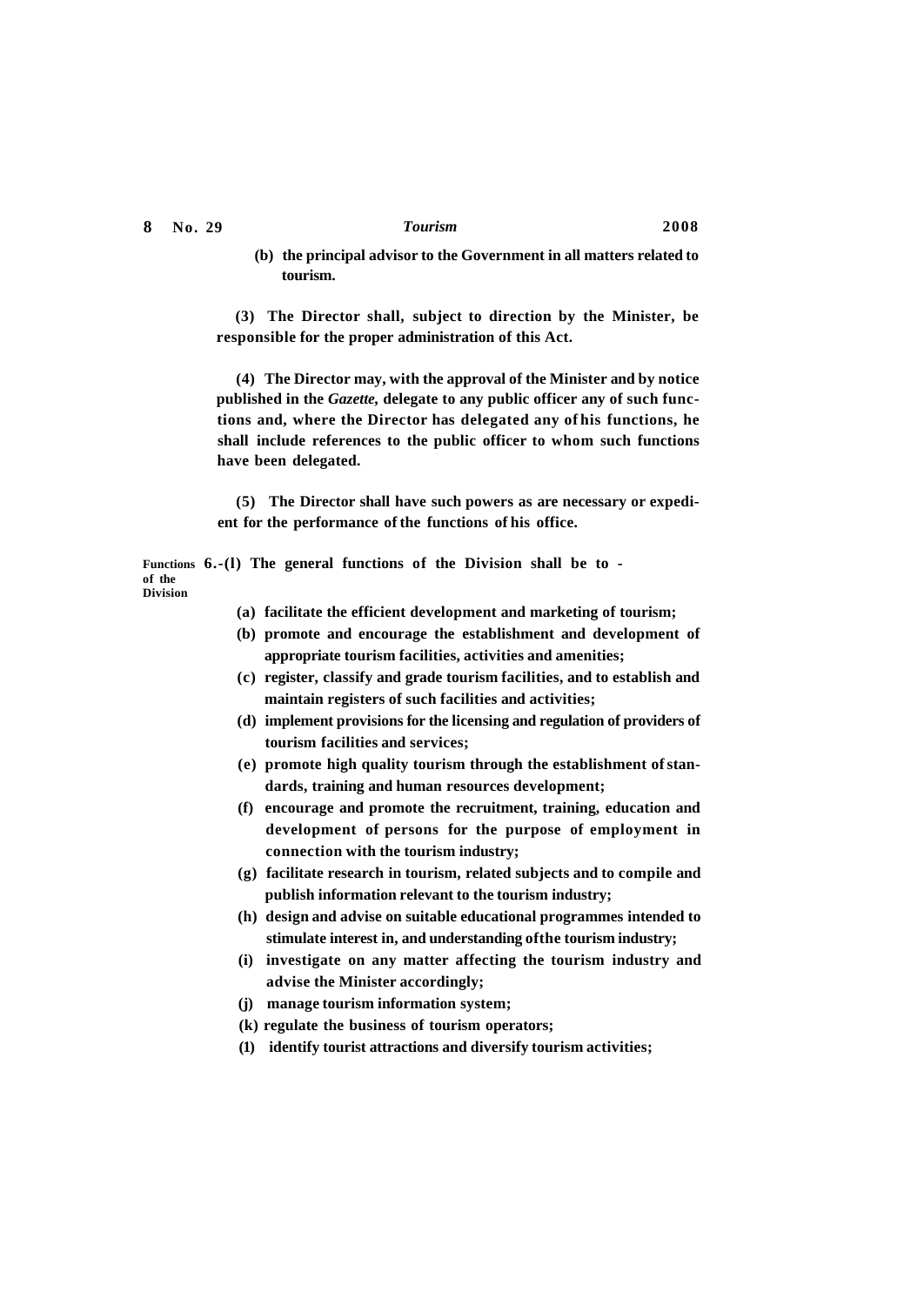- **(m) without prejudice to any other relevant law, to undertake studies on cultural, social, environmental and socio-economic impacts of tourism activities and monitor such impacts;**
- **(n) take legal action against persons violating any of the provisions of this Act, regulations or orders made thereunder;**
- **(o) appraise investment proposals concerning the tourism industry;**
- **(p) promote domestic tourism; and**
- **(q) do such other activities on its own initiatives or at the direction of the Minister, as are necessary to carry out effectively the purposes ofthis Act.**

**(2) The Director shall, in consultation with other public authorities, devise strategies geared towards promotion and maintenance of sound working relationship between the Division and such various public authorities where tourism activities are undertaken.** 

**7.-(l) There shall be appointed such number of tourism officers as Tourism are necessary for proper and effective execution of the functions of the officer s Division as is necessary for management of tourism in accordance with the provisions of this Act.** 

**(2) Officers referred to under this section shall be allocated or delegated such functions and be located in such offices or institutions as the Director may, in consultation with the Permanent Secretary, determine.** 

# **PART III**

# **DESIGNATION, REGISTRATION AND GRADING OF TOURISM FACILITIES AND ACTIVITIES**

| 8. No person shall conduct or operate a tourism facility or activity                 | <b>Tourism</b>                                     |
|--------------------------------------------------------------------------------------|----------------------------------------------------|
| unless such tourism facility or activity is so registered.                           | facility<br>and<br>activity to<br>be<br>registered |
| 9. The Director shall keep and maintain a register of classes of tourism Director to |                                                    |
| facilities and activities.                                                           | establish                                          |
|                                                                                      | and keep a<br>register                             |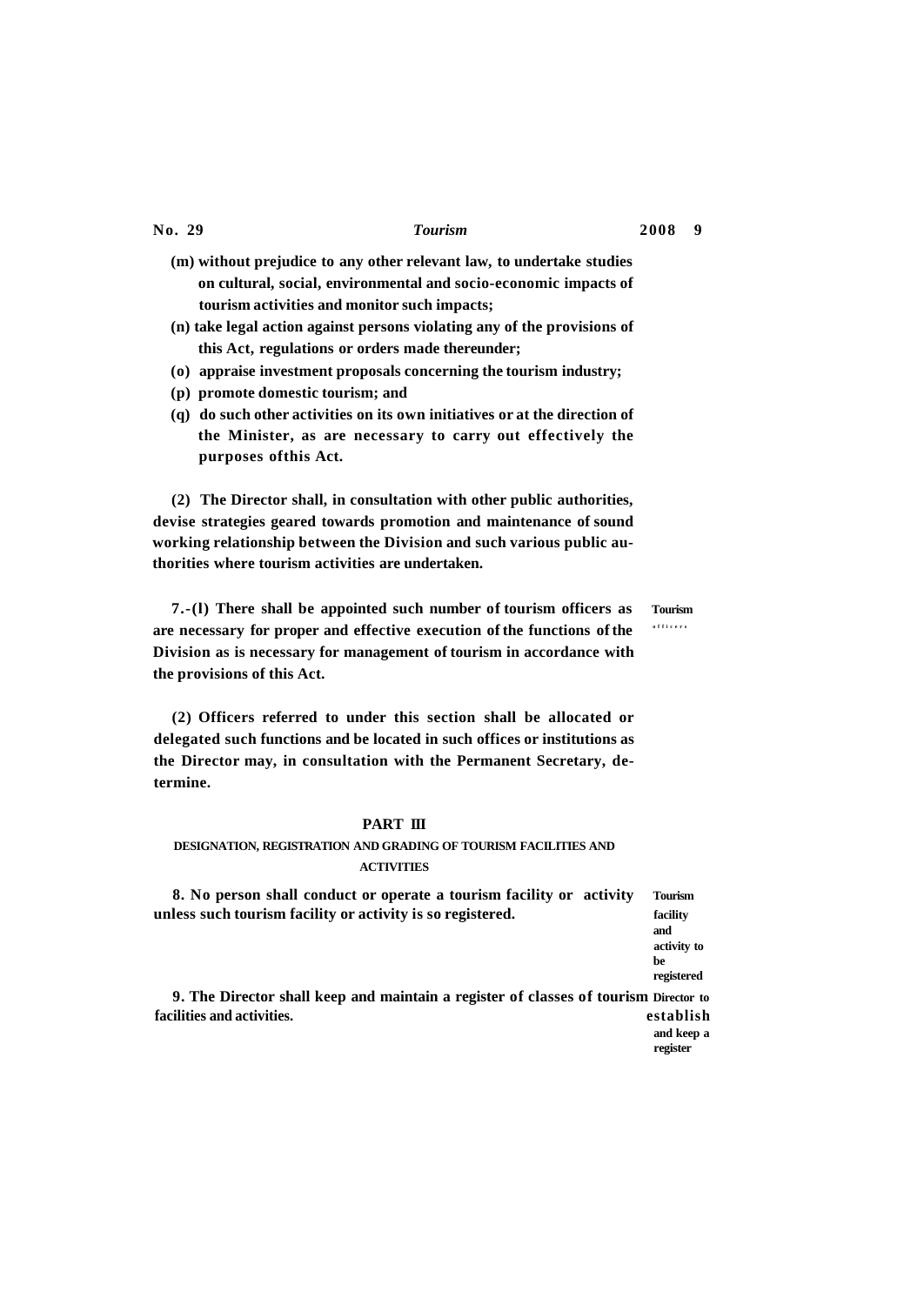**Application for registration and grading of a tourism facility and** 

**activity** 

**10.-(1) Any person who is conducting, operating or intends to conduct or operate a tourism facility or activity which is required to be registered or graded under this Act shall apply to the Director for a certificate of registration in the form set out in the Second Schedule to this Act.** 

**(2) An application made under subsection (1) shall be accompanied by such documents, and other information or particulars relating to a tourism facility or activity as may be prescribed.** 

**(3) Grading conducted under this Act shall be subject to such costs as the Minister may, by order published in the** *Gazette,* **prescribe.** 

**Registration and grading of a tourism facility and activity** 

**11.-0) Subject to subsections (3) and (4), on receipt of an application made under section 10, the Director shall where he is of the opinion that the prescribed requirements for registration -**

- **(a) have been complied with, register the tourism facility or activity by entering in the register such particulars as may be prescribed; or**
- **(b) have not been complied with, refuse to register the facility or activity and give reasons for the refusal.**

**(2) The Director shall be required to determine an application for grading of a tourism facility within forty five days following the date of lodging.** 

**(3) The Director shall, before registration or grading of any tourism facility or activity, cause the tourism facility or activity to be inspected and may -**

- **(a) call for a report from the Health Officer; or**
- **(b) make or cause to be made such further investigations in respect ofthe tourism facility or activity.**
- **Cap. 191 (4) The Director shall, in determining the matter under subsection (3), ensure that the provisions of the Environmental Management Act, 2004 relating to Environmental Impact Assessment have been complied with.**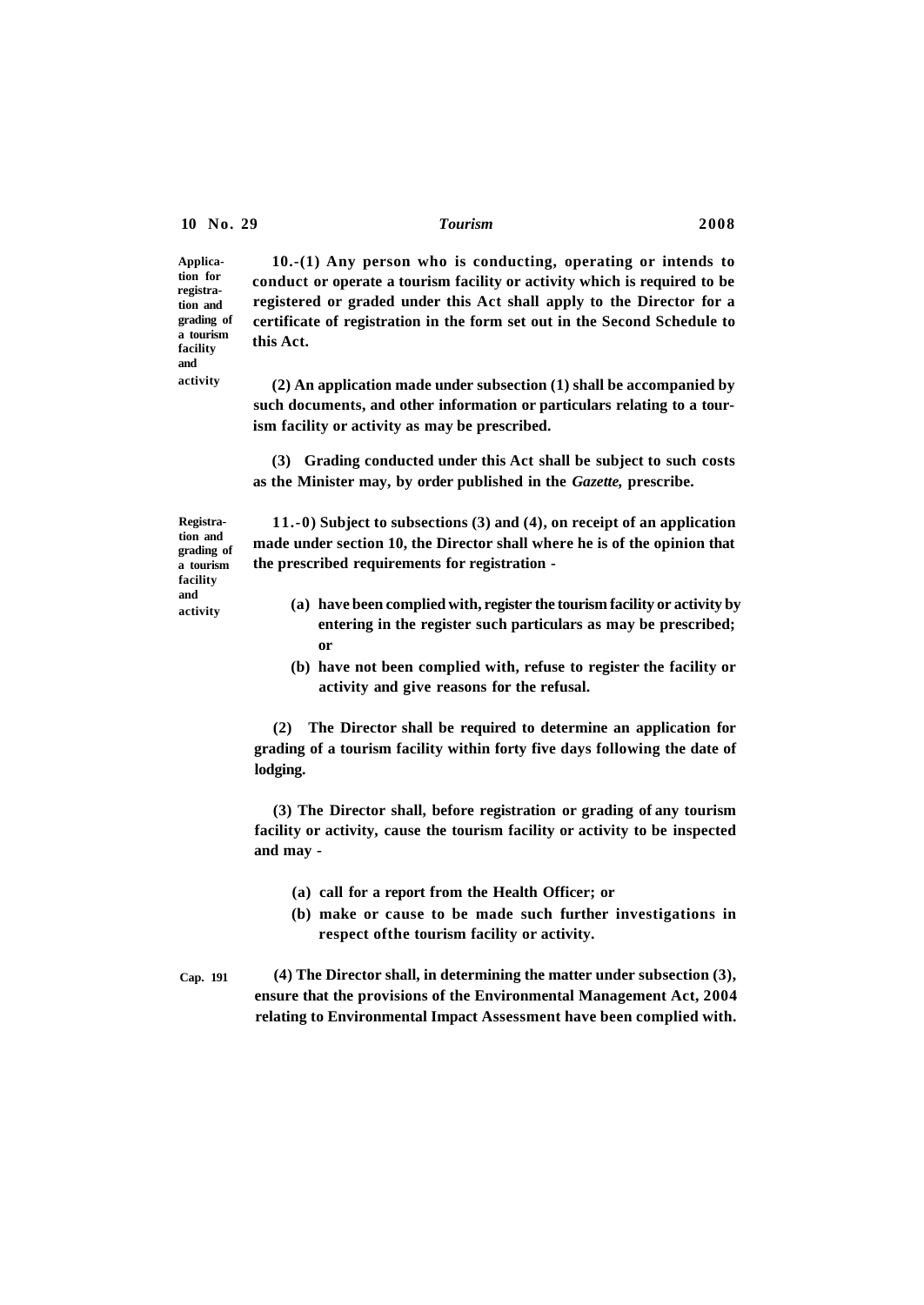**(5) A tourism facility or activity that was registered before the coming into operation ofthis Act shall not be subject of new registration unless such registration was or is cancelled.** 

**12.-( 1) Upon registration or grading of a tourism facility or activity, the Director shall issue to the operator of the facility or activity, a certificate of registration in the prescribed form which shall specify the registration or grade into which it has been classified.** 

**(2) Where a tourism facility or activity ceases to be registered or graded or its registration or grade is altered, the operator of such facility or activity shall forthwith return to the Director the certificate of registration referred to under subsection (1).** 

**13. The Director shall publish in the** *Gazette* **once in a year or at such other intervals as the Minister may direct, a list of tourism facilities and activities that have been registered or graded including any other information relating to the grades and standards of such facilities or activities.** 

**14.-(1) An operator of a registered tourism facility who intends to make addition or alteration to the tourism facility in a manner that is likely to affect the facility or service provided to tourists or the registration or grading of the facility shall, in writing and within ninety days before commencing of any such addition or alteration, notify the Director and submit such plans, documents and other information or particulars relating to the addition or alteration, as may be prescribed.** 

**(2) The Director shall reply in writing within thirty days from the date of receipt ofthe notification and give approval in relation therewith.** 

**(3) Within thirty days after completion of addition or alteration or within such longer period as the Director may allow, the operator ofthe tourism facility shall inform the Director of such completion.** 

**15.-(1) The Director may, after giving the operator of a tourism facility a reasonable opportunity of making written representation on the matter, regrade the tourism facility under subsection (1) of section 14, if in the Director's opinion, reasonable and sufficient grounds exist for so doing.** 

**Certificate of registration or grade of a tourism facility and activity** 

**Publication of a list of registered tourism facilities and activities** 

**Notification of addition or alteration to a registered tourism facility** 

**Regrading of a tourism facility**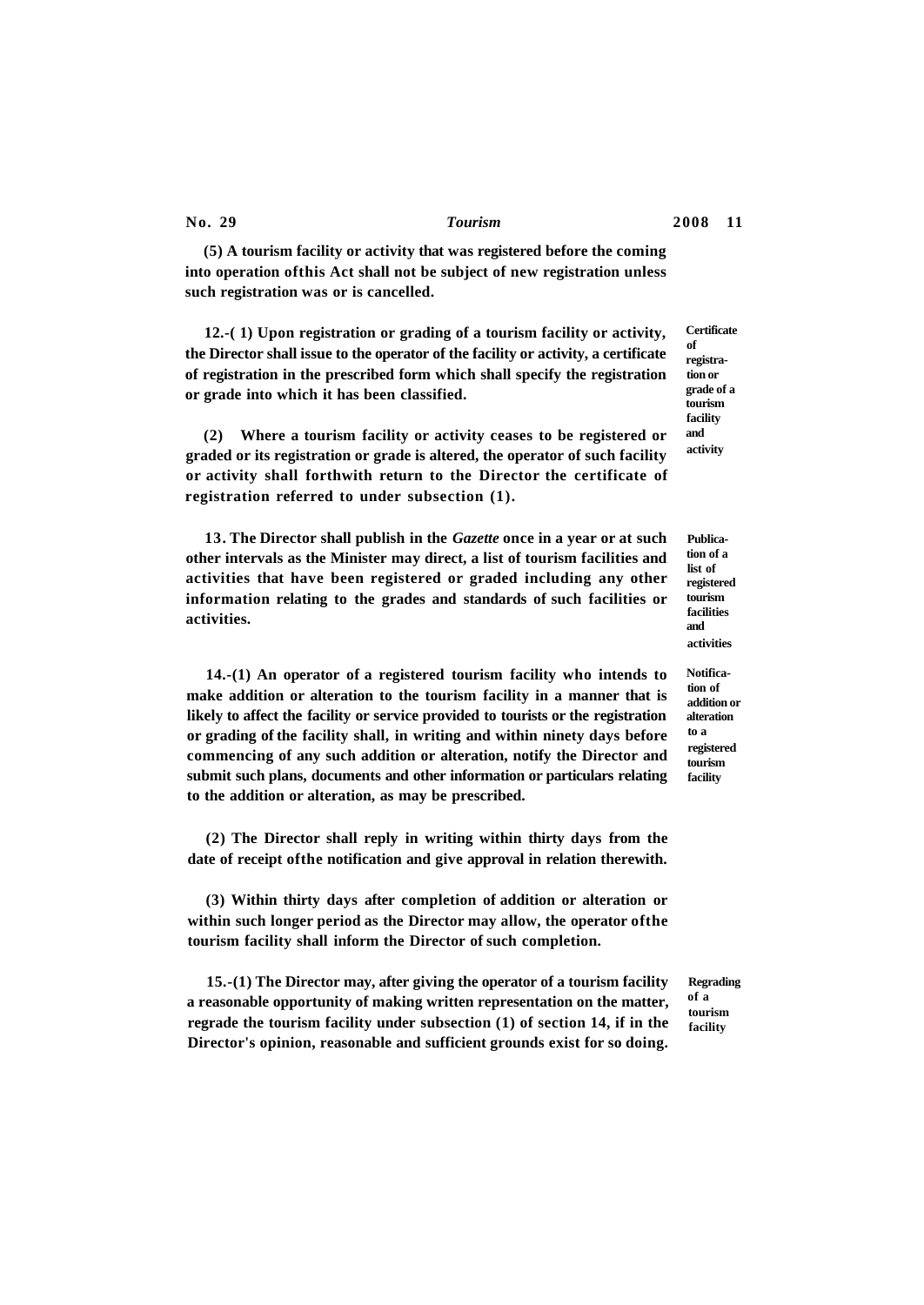**(2) The operator of a tourism facility which has been regraded may, subject to such condition as may be imposed, apply for a licence to the Board in the form set out in the Second Schedule to this Act.** 

**(3) The Director shall, within thirty days of the receipt of an application made under subsection (2), give such decision and take such action as he considers appropriate.** 

**16.-(1) Where the Director considers that there has been a failure in respect ofa registered tourism facility or activity to comply with any of the conditions or requirements regarding registration he may, with the consent of the Minister, issue a notice to the operator requiring him to comply with the conditions or requirements, within a period not exceeding thirty days, failure of which shall render the certificate of registration liable for cancellation.** 

**(2) The operator ofthe tourism facility or activity in respect of which a notice has been issued under subsection (1) may, before the expiry of the period specified by the Director, make written representation to the Minister with regard to the proposed cancellation.** 

**(3) Where, upon expiry of the period specified in the notice, the Minister considers that the requirement has not been complied with and no good reason has been shown as to why the tourism facility or activity should remain registered, he shall direct the Director to cancel the registration, and forthwith give notice of the cancellation to the operator.** 

**(4) The notice made under subsection (3) shall be published in the**  *Gazette.* 

**(5) The operator of a tourism facility whose registration has been cancelled may, subject to such conditions as may be prescribed, apply to the Director in the manner prescribed for the re-registration ofthe tourism facility.** 

**(6) The Director shall, after consultation with the Minister, consider the application and make a decision.** 

**17.-(1) Notwithstanding any preceding provisions of this Part, the Minister may, after consultation with the Director and by order published in the** *Gazette,* **declare any premises, place, facility or activity which affords amenities to tourists, to be a designated tourism facility or activity.** 

**Designation of a tourism facility or activity** 

**Cancellation of registration of a tourism facility or activity**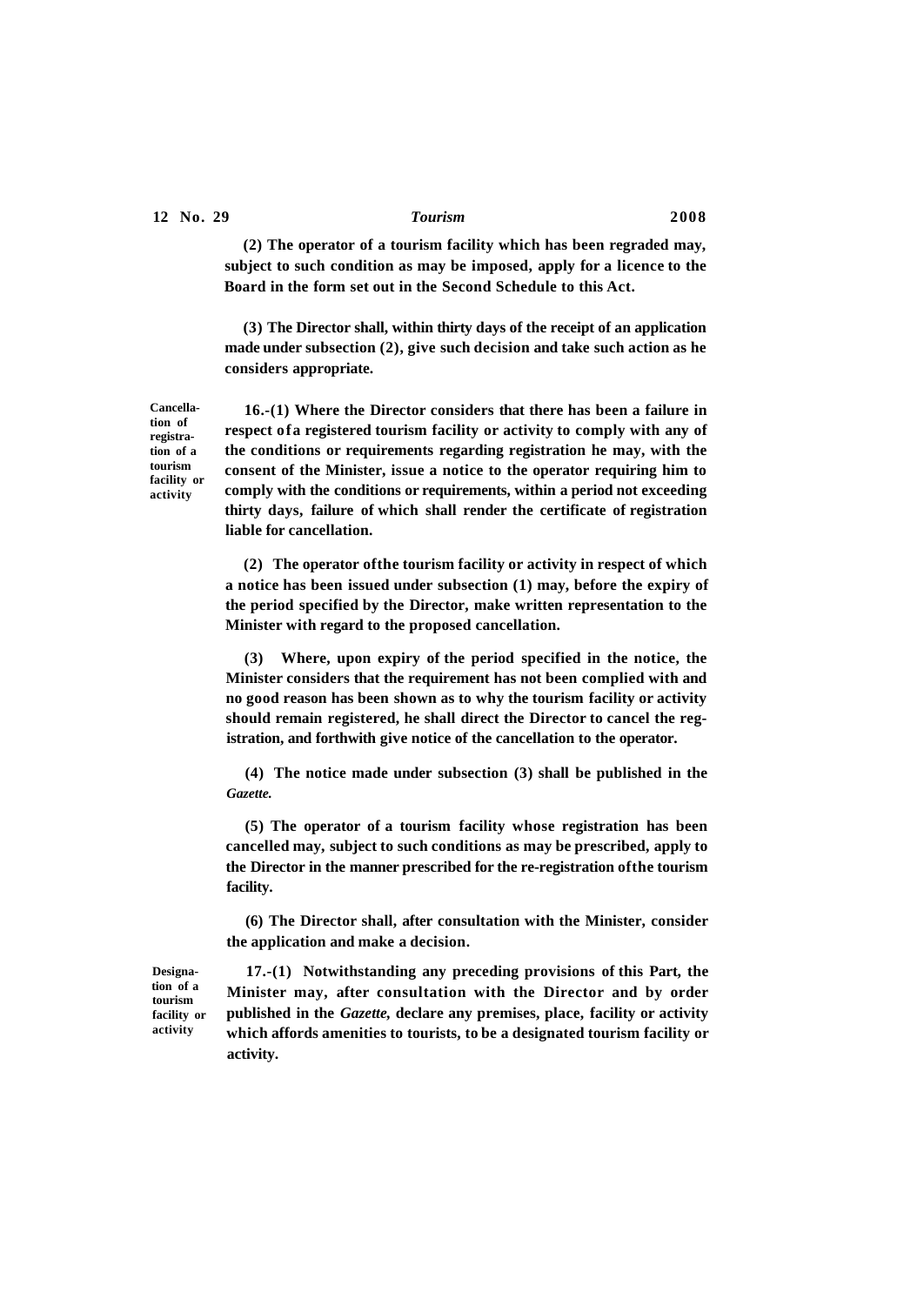**(2) The Minister may require the owner or operator of any such tourism facility or activity to comply with any conditions attached to such designation.** 

### **PART IV**

### **ESTABLISHMENT OF THE BOARD**

**18.-(1) There is established a Board to beknown as Tanzania Tourism Estabiish-Licensing Board. men t o f** 

**(2) The Board shall be composed of -**

- **(a) a Chairman to be appointed by the Minister; and**
- **(b) eleven other members six from the public and five from the private sector to be appointed by the Minister.**

**19.-(1) The functions ofthe Board shall be -**

- **(a) to receive and consider applications of licences;**
- **(b) to issue licences under mis Act;**
- **(c) to advise the Minister on matters relating to licences issued under this Act; and**
- **(d) to perform any other function in respect of licences as may be directed by the Minister.**

**(2) Tenure of office, meetings and other procedural matters of the Board shall be as set out in the Third Schedule to this Act.** 

**20.-( 1) Subject to subsection (2), there shall be an Appeals Authority Appeals Consisting Of- Authority** 

- **(a) a Chairman to be appointed by the Minister;**
- **(b) a lawyer representing the Tanganyika Law Society;**
- **(c) two other members being persons with knowledge in tourism matters; and**
- **(d) one person representing private sector dealing in tourism industry.**

**(2) Members of the Appeals Authority shall serve on part time basis and shall convene as there are appeals to be determined.** 

**No. 29** *Tourism* **2008 13** 

**the Board**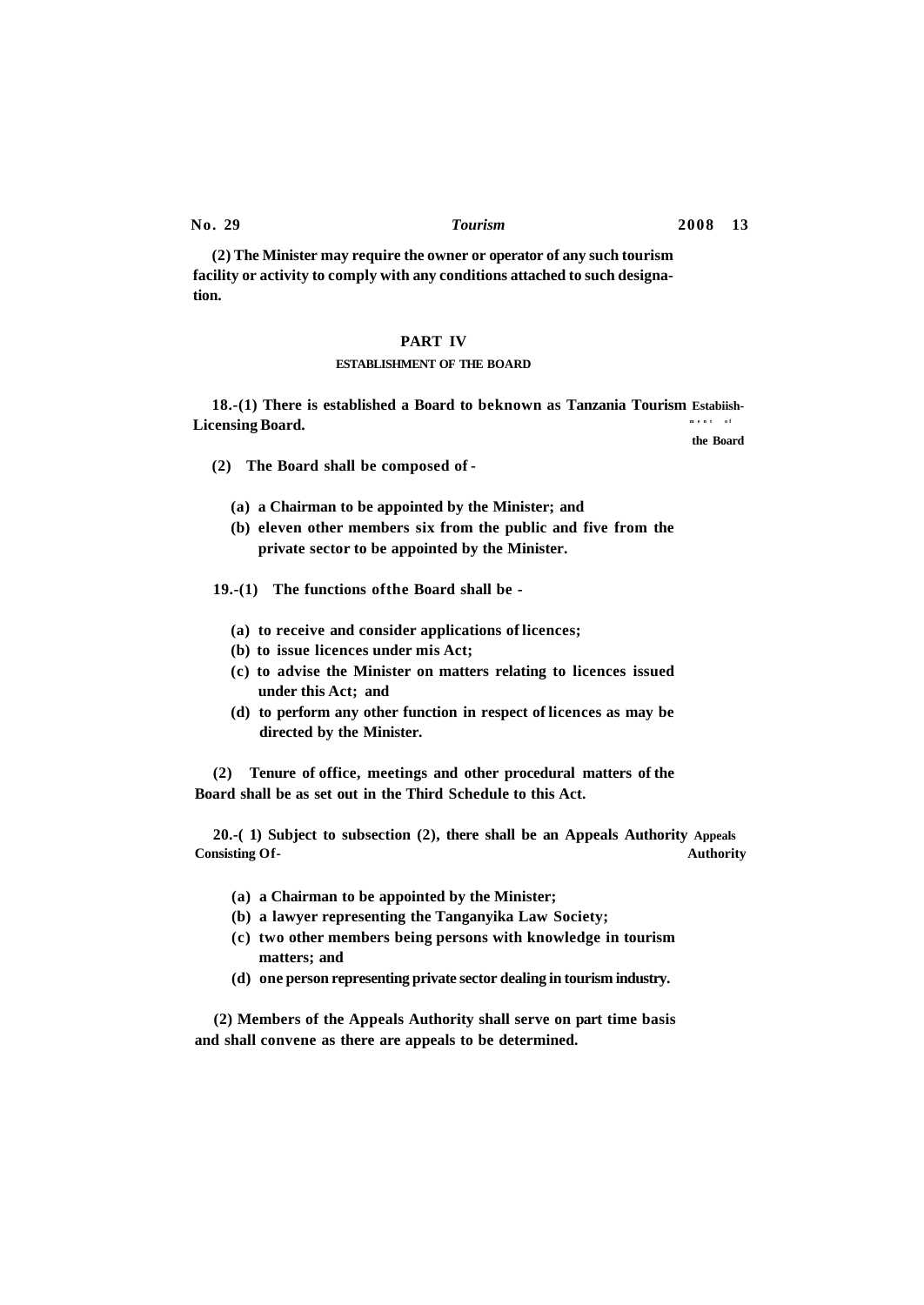**(3) Any person aggrieved by the decision of the Board on matters provided for under section 19 may, within twenty one days from the date of decision of the Board, appeal to the Appeals Authority.** 

**(4) The Board may appear as respondent and be heard on any appeal against its decision, and for purposes of enabling directions to be given as to the costs of any appeal, the Board shall be deemed to be a party thereto, whether or not it shall appear at the hearing ofthe appeal.** 

**(5) The Minister may, after consultation with the Attorney General, make rules for regulating the conduct of appeals before the Appeal Authority and prescribing for any other matter relating to appeals under this Act.** 

# **PAR T V LICENSING OF TOURISM FACILITIES AND ACTIVITIES**

**Persons 21.- (1) Any person who owns, conducts or operates a tourism tobe^<sup>1</sup> facility or activity and who provides or assists in providing service in licensed a tourism facility or activity, shall not own or operate such facility or activity or provide or assist in providing such a service, as the case may be, unless he holds a licence for that purpose issued by the Board.** 

**(2) Any licence referred to in subsection (1) shall not be transferable.** 

**(3) Any person who contravenes the provisions of subsection (1) or (2), commits an offence.** 

**Licensing 22. Subject to this Act and any directions that the Minister may give,**  auihonty<sub>m</sub> **e**, **B**<sub>oarf</sub>**j** shall be the licensing authority of all licences issued under this **Act.** 

**Appiica- 23.-(l) An application for a licence or renewal ofa licence shall be tion for a made to the Secretary of the Board in the form set out in the Second licence or \_ , , , .. . renewal Schedule to this Act.** 

> **(2) On receipt of an application referred to under subsection (1), the Board shall, if it is satisfied that the applicant -**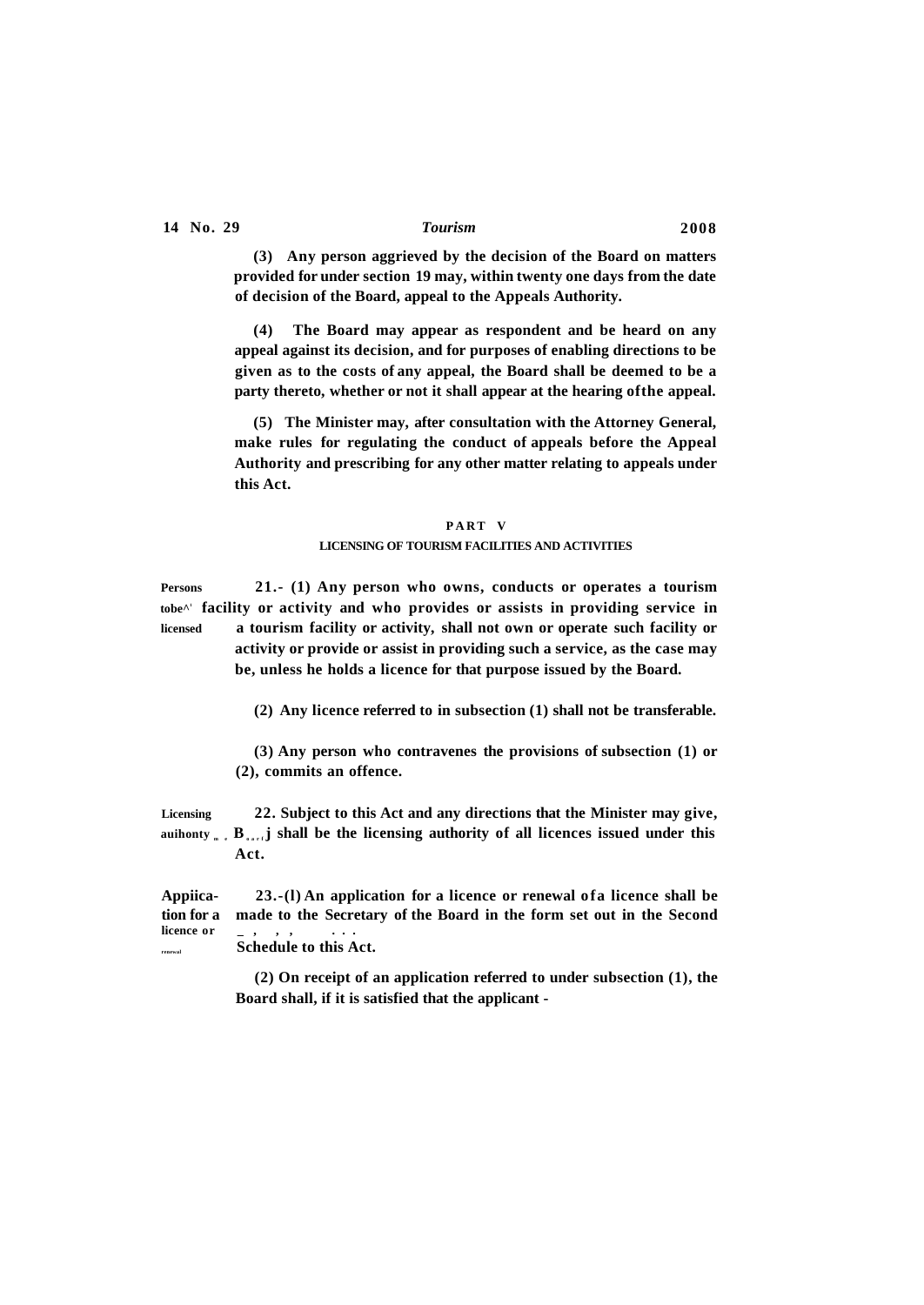- **(a) has complied with the requirements, issue a licence to the applicant; or**
- **(b) has not complied with the requirements or does not possess the prescribed qualifications, refuse to issue a licence to the applicant and give reasons for the refusal.**
- **24.-(l) Where the Board is satisfied that the holder of a licence - Cancella-**

**(a) is no longer qualified to hold the licence;** 

- **(b) has been guilty of contravention ofthis Act or a conduct which renders him unsuitable to hold the licence; or**
- **(c) has failed to comply with any term or condition ofthe licence,**

**it shall cancel the licence.** 

**(2) Before cancellation of the licence, the Board shall, in writing, issue a notice of intention to make cancellation to the person to whom the licence has been issued specifying the reasons for the cancellation and inform the holder, not later than thirty days from the date on which the notice is given, to submit to the Board reasons why the licence should not be cancelled.** 

**25. Where, immediately before the date of commencement of this Rcquirc-Act, any tourism facility was in operation, any person who is required to hold a licence in respect of a tourism facility or activity shall, within thirty days after such commencement or such further period as the Board may allow, apply for a licence in accordance with the provisions of this Act.** 

**26.-(l) An operator of a tourism facility or activity shall receive any person as a guest, unless he has reasonable ground for refusing to receive any such person.** 

**(2) Notwithstanding subsection (1), an operator of a tourism facility or activity may demand reasonable payment in advance as a condition for provision of services to a guest.** 

**27.-(l) Without prejudice to other expenses incurred by him in respect of any property brought to the facility or activity, an operator shall not be liable to make good to a guest for any loss of, or damage to such property except where -**

**tion of a licence** 

 **mcn l to** 

**Tourism facility or activity to be open to all guests** 

**Limitation of liability to operators of a facility or activity** 

**No. 29** *Tourism* **2008 15**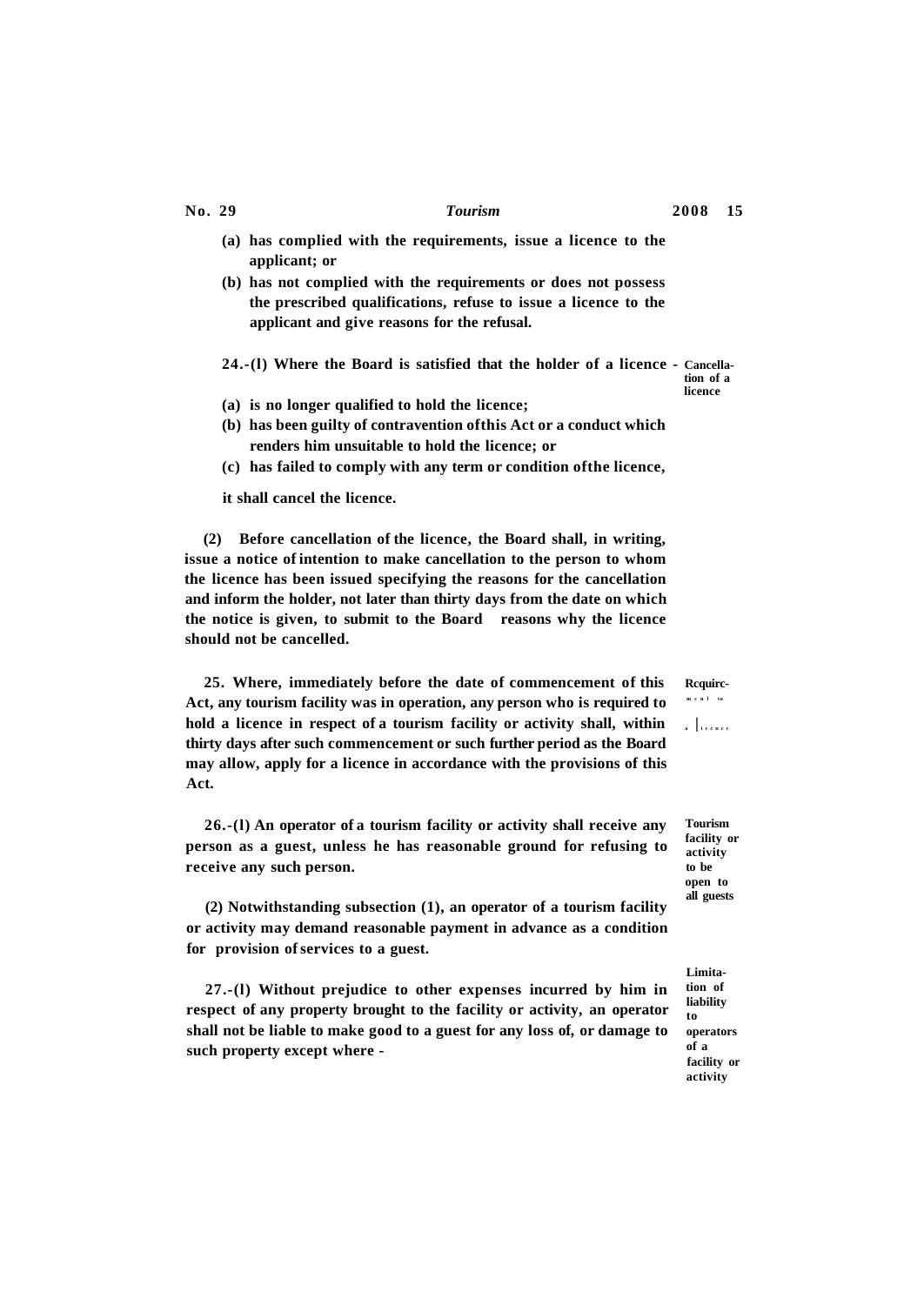- **(a) at the time ofthe loss or damage, accommodation or service at the tourism facility had been engaged for the guest; or**
- **(b) the loss or damage occurred during the period of which the guest was at the tourism facility or activity and entitled to use the accommodation or service so engaged.**

**(2) Where an operator of a tourism facility or activity is liable under subsection (1) to make good any loss of, or damage to property brought to the tourism facility or activity, subject to the provisions of section 29, the operator shall do so, if:** 

- **(a) the property was stolen, lost or damaged through the default, neglect or wilful act of such operator or any person in his employment;**
- **(b) the property was deposited by or on behalf of the guest expressly for safe custody with such operator or a person in his employment authorized or appearing to be authorized, for the purpose and if so required by the operator or such person in his employment, in a container fastened and sealed by the depositor; or**
- **(c) at a time after the guest had arrived at the facility or activity, either the property was offered for deposit as aforesaid and such operator or a person in his employment refuse to receive it, or the guest or some other guests acting on his behalf wished to offer the property but, through the default of such operator or a person in his employment, was unable to do so.**
- $N$ oli"  $\mathbf{I}^{\mathbf{t}}$  **28. Every operator shall cause a notice in the form set out in the displayed Second Schedule to this Act be conspicuously displayed at the place where it can conveniently be read by guests, and the notice shall state the benefit of section 27 in respect of property brought to the facility or activity.**
- **Right of 29.-( 1) An operator shall have a right to sell and dispose of by public jjj^ by auction any goods or property deposited with him, left in a tourism operator facility, premises or appurtenant belonging thereto, where the person of goods depositing or leaving such goods or property, as the case may be, is or property becomes indebted to such operator,**
- **deposited or left at**

**a facility (2) Notwithstanding subsection (1) -**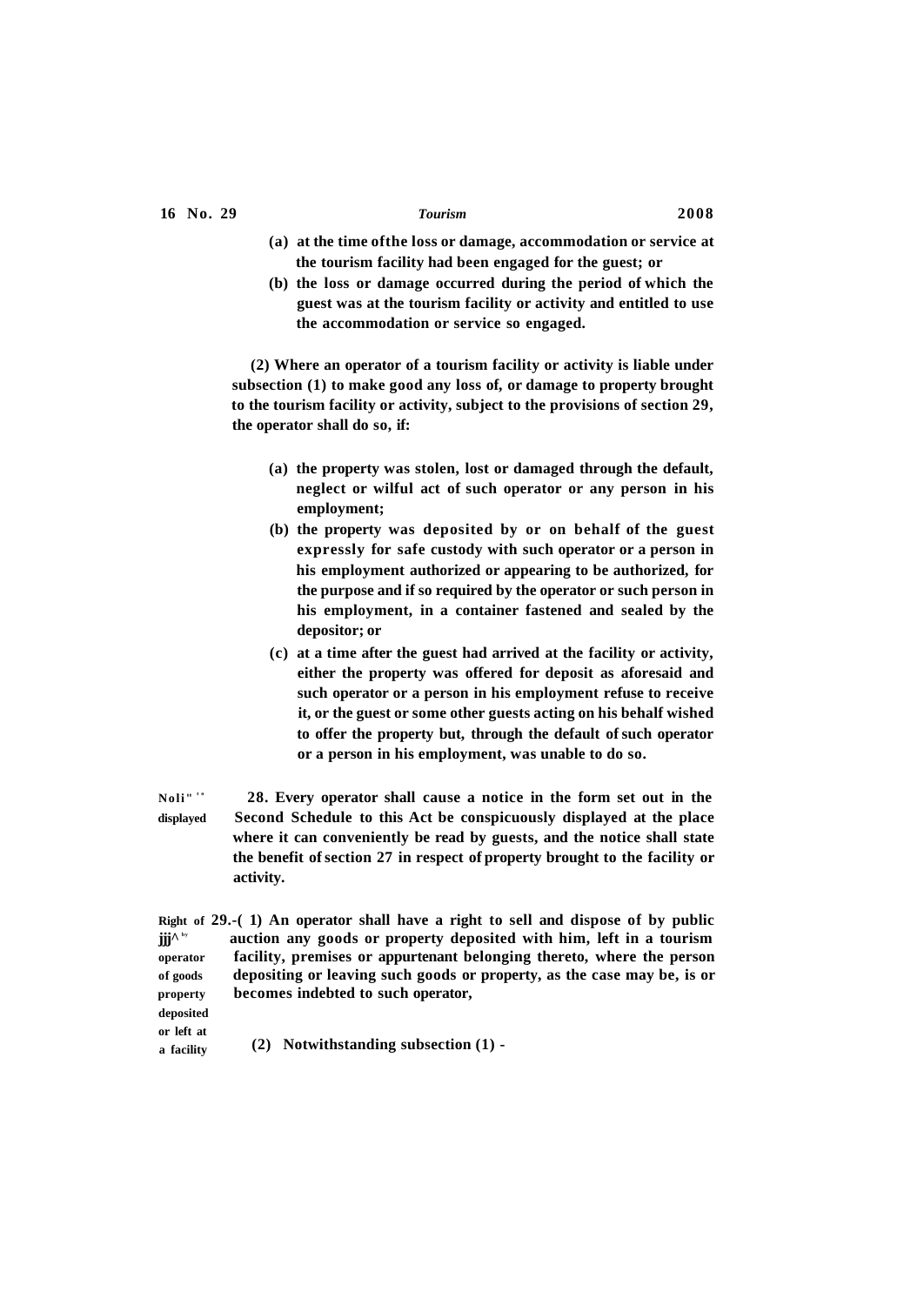- **(c) holds a valid First Aid Certificate;**
- **(d) has adequate knowledge of the area and has knowledge in the field applied for; and**
- **(e) has other qualifications as the Minister may, by order in the**  *Gazette,* **specify.**

**(3) The person registered under subsection (1) shall be issued with an identity card which shall be possessed and displayed in the manner as may be prescribed.** 

**(4) Notwithstanding the foregoing provisions, the Director may refuse to register a person under this section if that person -**

- **(a) has been convicted of any criminal offence particulars of which related to dishonest within five years immediately preceding the date of his application for registration;**
- **(b) has history or record of being a criminal; or**
- **(c) does not fall within the qualifications provided under this Part.**

**(5) Where the Director refuses to register any person under subsection (1) he shall, in writing, inform that person reasons for refusal.** 

**(6) Notwithstanding the provisions of this section, the Minister may allow a registration of a Tanzanian citizen aged below twenty one years or who has attained education below O-lcvcl to such class or level of tour guide as may be prescribed in the regulations.** 

| 43. Every tour guide shall be required to -                                                   | Tour<br>guides lo       |
|-----------------------------------------------------------------------------------------------|-------------------------|
| (a) undergo medical examination annually;                                                     | mclS                    |
| (b) comply with rules and regulations made by the relevant<br>authority;                      | examina-<br>, i o n     |
| (c) m the course of work, use approved route or trails, as the case with rules<br>may be; and | comply<br>$\bullet$ etc |
| (d) be polite, hospitable, helpful and friendly to tourists or<br>visitors.                   |                         |

**44.-(1) Any person may, in writing lodge a complaint with the Director Comagainst any tour guide who has contravened any provisions of this Act or**  $^{\text{ATM}\wedge}$ **. regulations made thereunder. tour guide**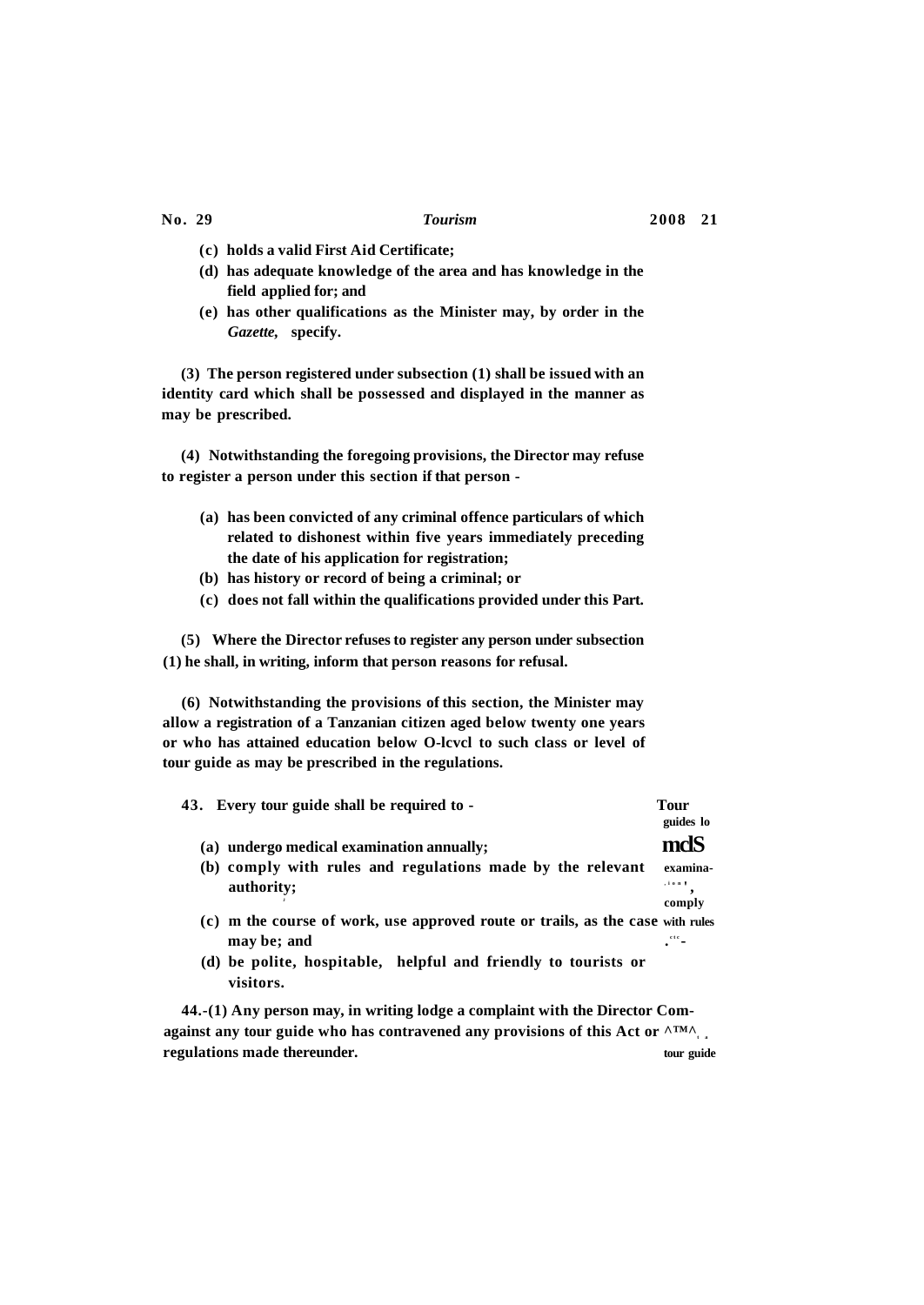**Director may restrict a tour guide** 

**and** 

**(2) Where the Director is satisfied that the tour guide has contravened any ofthe provisions of this Act, he may reprimand, suspend or deregister the tour guide.** 

**45.-(l) The Director may order restriction of activities of any tour guide in respect of an area specified in the order.** 

**(2) Any person who contravenes any of the provisions of this Part commits an offence and shall on conviction be liable to a fine of not less than one million shillings or to imprisonment for a term not exceeding six months or to both.** 

# **PAR T VIII**

### **OFFENCES AND PENALTIES**

**Offences penalties 46.-(l) Without prejudice to any provisions of this Act or any other written law, any person who:** 

- **(a) conducts or operates a tourism facility or activity in contravention o f this Act;**
- **(b) hinders or obstructs the Director or an authorized officer to exercise his functions under this Act;**
- **(c) knowingly furnishes to the Director or an authorized officer any information or statistics which is false or misleading in material respects;**
- **(d) without just cause, fails or refuses to furnish the Director with the information or statistics concerned;**
- **(e) fails to keep a register or conceal registration of any guest to an authorized officer; or**
- **(f) fails to comply with any requirement made to him under the provisions of this Act,**

**commits an offence.** 

**(2) Any person who commits an offence under subsection (1) shall on conviction be liable to a fine of not less than ten million shillings or to imprisonment for a term not exceeding two years or to bom.** 

**Liability 47.-( 1) Any tourism operator who employs in his facility or activity**   $a$  gents\* $\circ$ <sup> $f$ </sup> **'S**<sup>\*\*'</sup>' worker or other person shall be answerable for the acts and **etc.**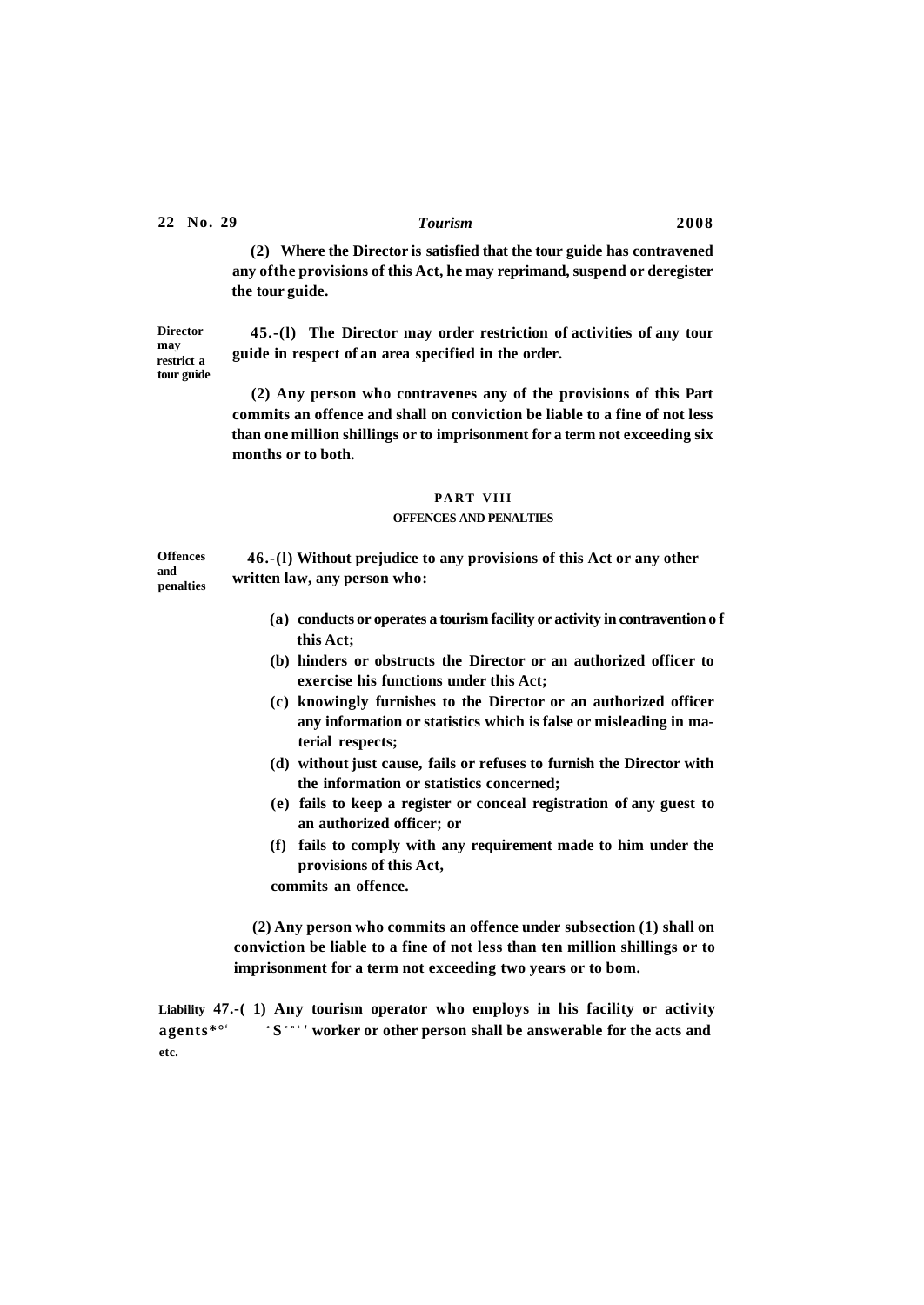**omissions of such person in so far as such acts or omissions concern the business of such operator.** 

**(2) In the case of any act or omission made by such agent, worker or other person which is an offence against the provisions of this Act, or which shall be an offence when committed or made by such operator, and his agent, worker or other person shall be jointly and severally guilty of the offence and be liable to penalties provided under this Act.** 

**48. Where an offence is committed under this Act by a body corporate and it is proved to have been committed with the consent or connivance of, or to have been facilitated by any neglect on the part of any officer, member or servant of such body corporate or any person who purported to act in any such capacity, such officer, member, servant or such other person as well as the body corporate shall be guilty of the offence.** 

**49. Where a person contravenes any provisions of this Act or any subsidiary legislation made thereunder and no specific penalty have been provided, that person shall on conviction be liable to a fine of not less than two million shillings or imprisonment for a term of six months or to both.** 

**50. No matter or thing done by the Director, tourism officer, authorized officer or a member of the Board shall, in performance of the functions under this Act and if done in good faith, render him personally liable for the matter or thing done.** 

### **PART IX**

### **MiSCHLLAM-OUS PROVISIONS**

**51.-(1) A person who is aggrieved by a decision of the Director with regard to:** 

- **(a) an application for the registration of a facility, an activity, a tour guide or for the renewal of registration;**
- **(b) the cancellation or alteration of the registration of a facility or an activity;**
- **(c) the grading or regrading of a facility or an activity; or**
- **(d) variation ofthe conditions attached to any registration issued under this Act,**

**may, within thirty days after being notified on the decision and after the payment of a prescribed fee, appeal in writing to the Minister.** 

**Offences by a body corporate** 

**General penalty** 

Protection of *bona fide*  acts

**Appeals** 

**No. 29** *Tourism* **2008 23**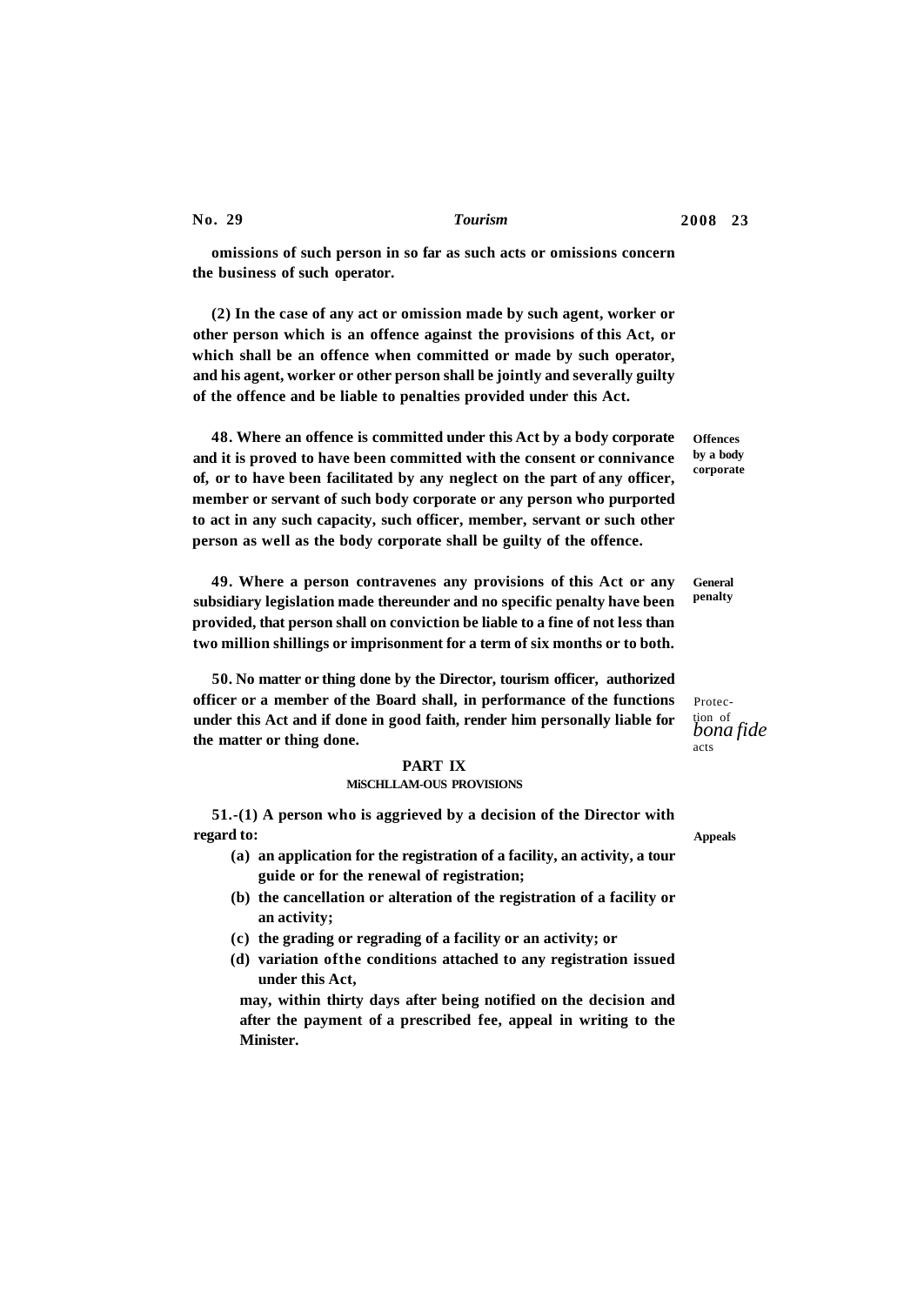**(2) For the purpose of determining an appeal referred to in subsection (1), the Minister may require the Director to furnish him with the reasons for the decision that is the subject of the appeal and a copy of any evidence upon which the decision appealed against was based.** 

**(3) The Director shall take necessary steps to comply with any order made by the Minister pursuant to subsection (2).** 

**Surrender 52.-(l) A person whose licence is cancelled under the provisions of licence this Act shall, within fourteen days from the date of cancellation, surrender the licence to the Secretary of the Board.** 

**(2) A person who contravenes subsection (1), commits an offence.** 

**enter premises** 

**power to 53.-(l) The Director or authorized officer may, in the performance of his functions, enter and inspect at any reasonable time, the premises of -**

- **(a) any facility in respect of which an application for registration has been made;**
- **(b) any registered tourism facility or activity;**
- **(c) any tourism operator,**

**where he has reasonable cause to believe that such premises are kept in contravention of this Act and may make such examination and inquiry as it may be necessary.** 

**(2) In entering or inspecting the premises of a facility, activity or a tourism operator, the Director or an authorized officer may:** 

- **(a) examine and take copies of any books, accounts and documents found in the premises relating or appearing to relate to the business of a facility, activity or tourism operator;**
- **(b) seize any books, documents or accounts found in the premises which he has reasonable cause to believe that they contain evidence of an offence committed against this Act;**
- **(c) question any person who appears to him to be engaged in, or carrying on, or employed in the business of a tourism facility, activity or tourism operator on the premises on any matter concerning the application of this Act;**
- **(d) require, by notice in writing, any person who appears to be engaged in, or carrying out the business ofa tourism operator,**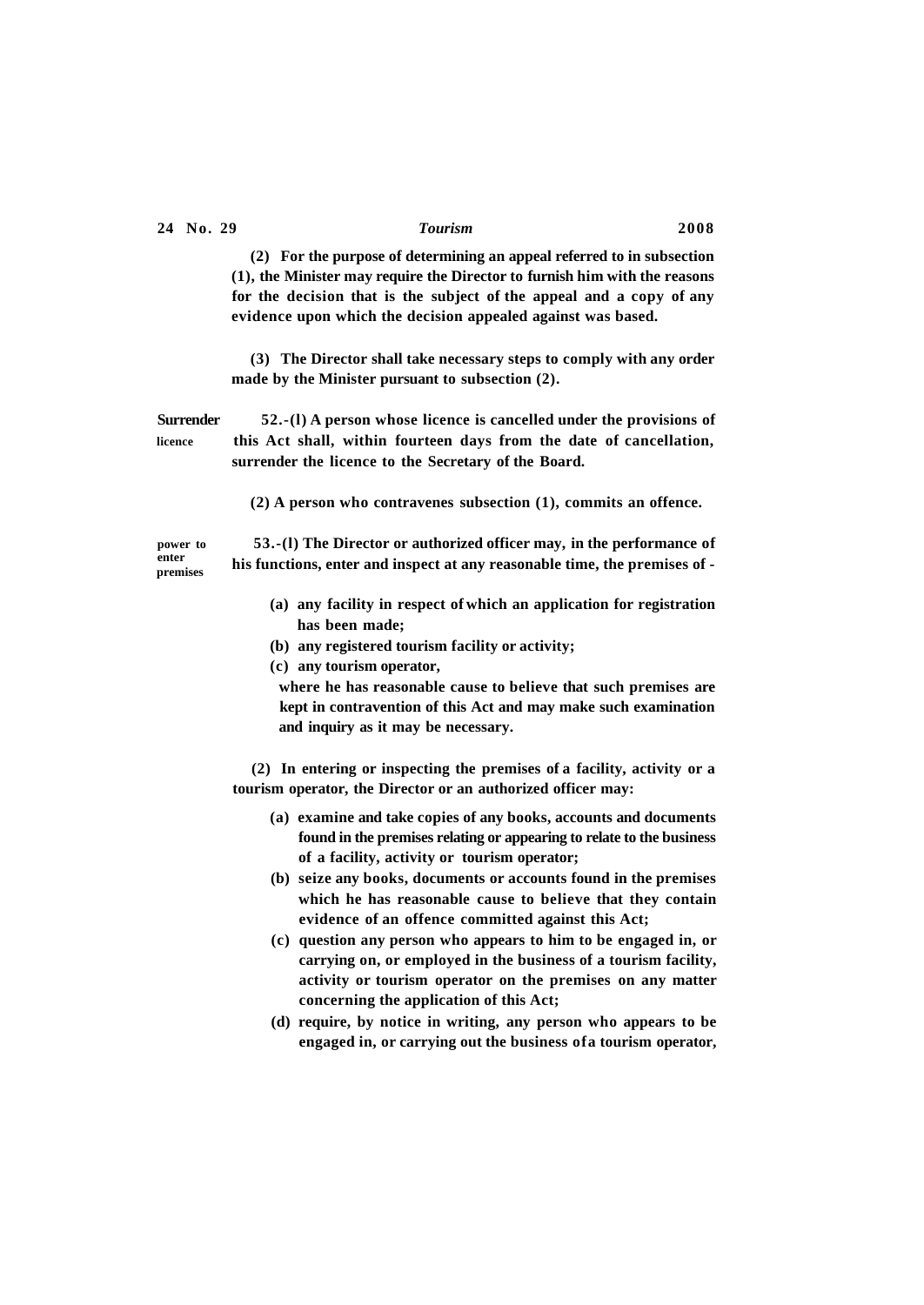**to produce to him at such time and place as he may specify in such notice, any of the books, accounts or documents relating to the business of a tourism operator, or** 

**(e) stop and seize or search any vehicle on which he has reasonable grounds for suspecting that it is used or contains any matter which may be used as evidence in respect of an offence committed under this Act.** 

**(3) The Director or an authorized officer shall, if so required, produce evidence of his authority to examine or make any inquiry or enter the premises of any facility in respect of which an application for registration has been made or of any registered tourism facility or activity.** 

**(4) Notwithstanding the provisions of subsections (1), (2), and (3), no premises shall be entered into except after the Director or authorized officer has informed the person who is for the time being in charge or control of such premises ofthe purpose of his visit.** 

**(5) Any person seizing anything under the provisions of paragraph (e) of subsection (2) shall, at the time when such thing is seized, give a written receipt thereof.** 

**(6) Where any person who conducts, operates or intends to operate a tourism facility or activity, without just cause:** 

- **(a) refuses to permit the Director or an authorized officer to enter any premises under subsection (1) or to conduct any examination or inquiry of that facility or activity;**
- **(b) otherwise hinders or obstructs the Director or an authorized officer in the exercise of his powers under subsection(l);or (c) conceal any relevant information,**

**such refusal, hindrance, obstruction or concealment of information, as the case may be, shall afford a ground for refusing to register the facility or activity or cancelling its registration, or refusing to issue a licence to that person or cancelling the licence, as the case may be.** 

**54. The Director may require a tourism operator, whether or not the statistics facility or activity is registered or the person is licensed, to furnish such mA information and statistics in regard to customers and the operation of the facility or activity as he considers necessary.**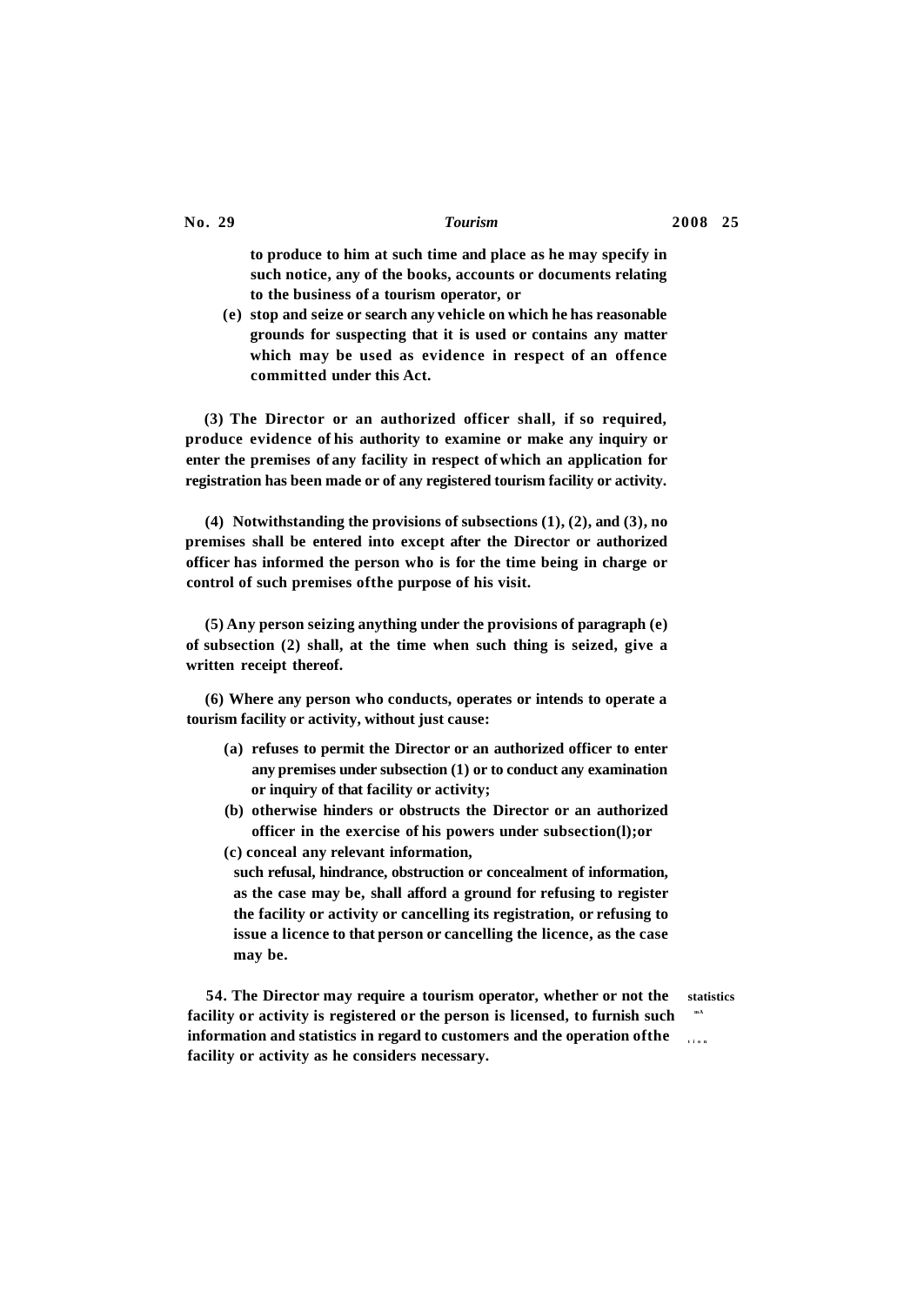|                                   | 26 No. 29                                            | <b>Tourism</b>                                                               | 2008 |
|-----------------------------------|------------------------------------------------------|------------------------------------------------------------------------------|------|
| <b>Division</b>                   |                                                      | 55.-(1) The Director shall monitor curricula of hotel and tourism training   |      |
| monitor                           |                                                      | provided by public and private institutions to ensure that:                  |      |
| curricula                         |                                                      | (a) the institutes maintain high academic and practical standards;           |      |
| of hotel<br>and                   |                                                      | $\mathbb{R}$ institutes $\wedge$ accredited under relevant laws; and<br>fay  |      |
| tourism<br>training<br>institutes | (c) the institutes abide by any other relevant laws. |                                                                              |      |
|                                   | (2) The Minister may make regulations prescribing:   |                                                                              |      |
|                                   |                                                      | the desirable facilities of the hotel and tourism training institutes;<br>a) |      |

- **and (b) any thing which can be prescribed under this section for purposes**
- **of promotion and development of hotel and tourism training institutions.**

**Reguia- 56.-(l) Subject to subsection (2), the Minister may make regulations**  nons  $f_{\alpha}$  better carrying out of the provisions and purposes of this Act.

> **(2) Without prejudice to the generality of subsection (l),the Minister may make regulations prescribing:**

- **(a) the registration of any tourism facility or activity:**
- **(b) the requirements to be complied with before any facility or activity may be registered;**
- **(c) the grades of tourism facilities and the requirements to be complied with, before a facility or activity can qualify for any particular grade;**
- **(d) the licensing of any person who owns, conducts or operates a tourism facility or activity, or provides or assists in providing any service which is a facility or an activity;**
- **(e) the requirements to be complied with or the qualifications to be held by a person before he may be issued with a licence referred in paragraph (b) or his facility or activity be classified;**
- **(f) the issuance or replacement of licences and certificate of registration;**
- **(g) insignia or logos for various groups and grades of tourism facilities or activities and licensed persons, the circumstances and manners in which they shall be used and displayed;**
- **(h) the publication and display of particulars relating to the nature, grade, name or style of tourism facilities, activities and licensed persons;**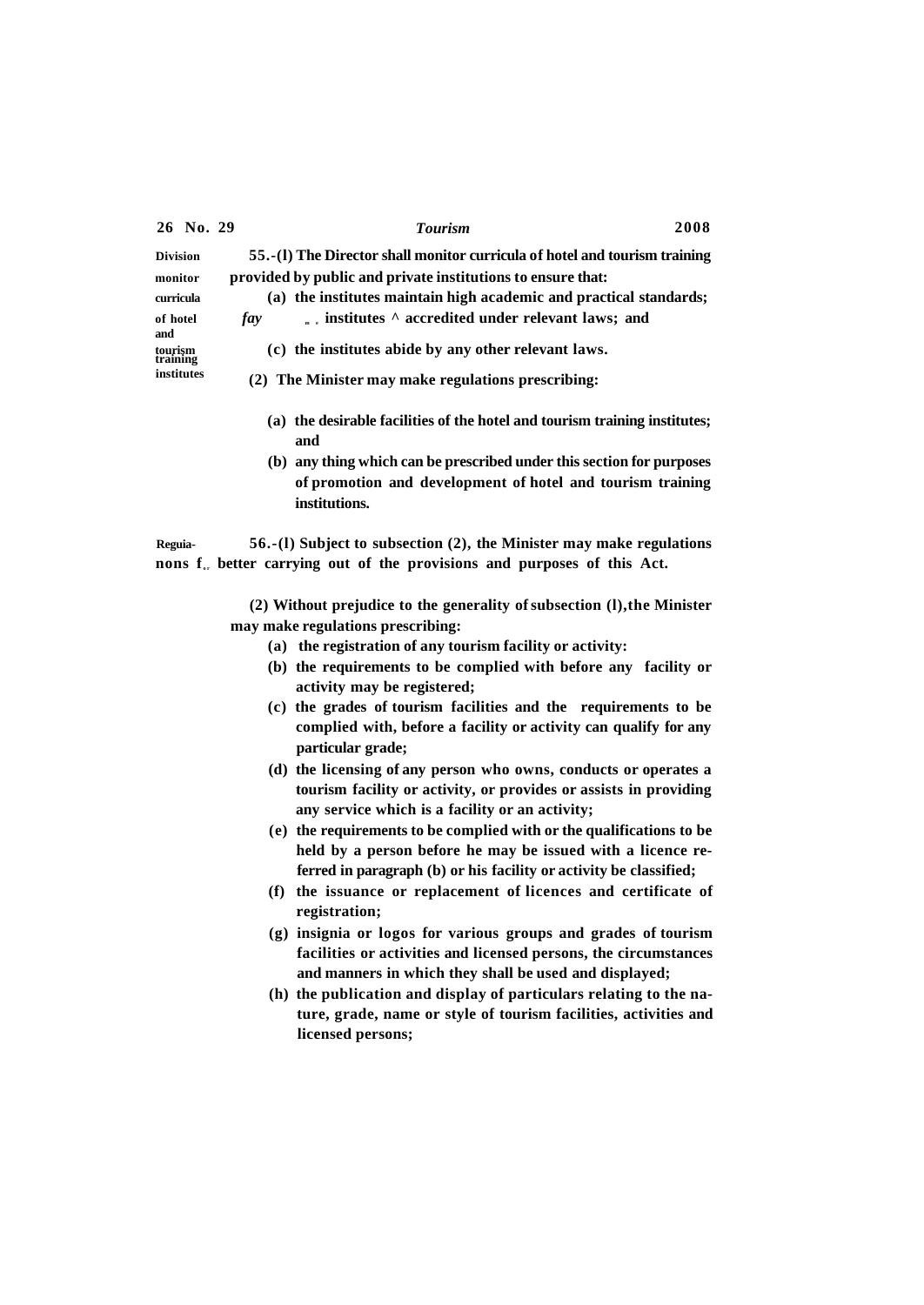- **(i) duties of licensed persons and operators of tourism facilities or activities in relation to the provision of services;**
- **(j) records and accounts to be kept by licensed persons and operators of tourism facilities or activities;**
- **(k) insurance to be taken out by licensed persons and operators of tourism facilities and activities in respect of any death, injury of, or loss sustained by clients and other persons;**
- **(1) fees and charges payable for registration, certificates, licences and other documents issued, inspections carried out and other things done under this Act;**
- **(m) the provision of bonds or other security by licensed persons in respect of their operations or business;**
- **(n) the undertaking of training or instruction by, or certification of persons employed in the tourism industry;**
- **(o) the declaration of tourism development zones for the orderly development of the industry in such zones and, for that purpose, providing for the rights, privileges and obligations of person who establish, operate, propose to establish or operate facilities in such zones;**
- **(p) submission by licensed tourism operators of returns and information relating to their business;**
- **(q) the activities of tourism operators with respect to the issuing of travel tickets and making of reservation for accommodation of facility;**
- **(r) the activities undertaken in facilities and activities by tourism operators in order to maintain a high standard of services in tourism industry;**
- **(s) conditions or requirements for application oflicence of a tourism facility;**
- **(t) penalties for contravention of any regulations or any other subsidiary legislation made thereunder,**
- **(u) formation of any committee or sub-committee under this Act;**
- **(v) prohibition of use of certain words or phrases under this Act;**
- **(w) the manner under which tourism operators may contribute to costs related to upgrading of facilities;**
- **(x) the grading and classification of tour guides, and the manner under which tour and photographic safari may be conducted;**
- **(y) qualification of, and the manner under which tour guides may operate; and**
- **(z) anything with promotion, development and regulation ofa tourism industry in the country.**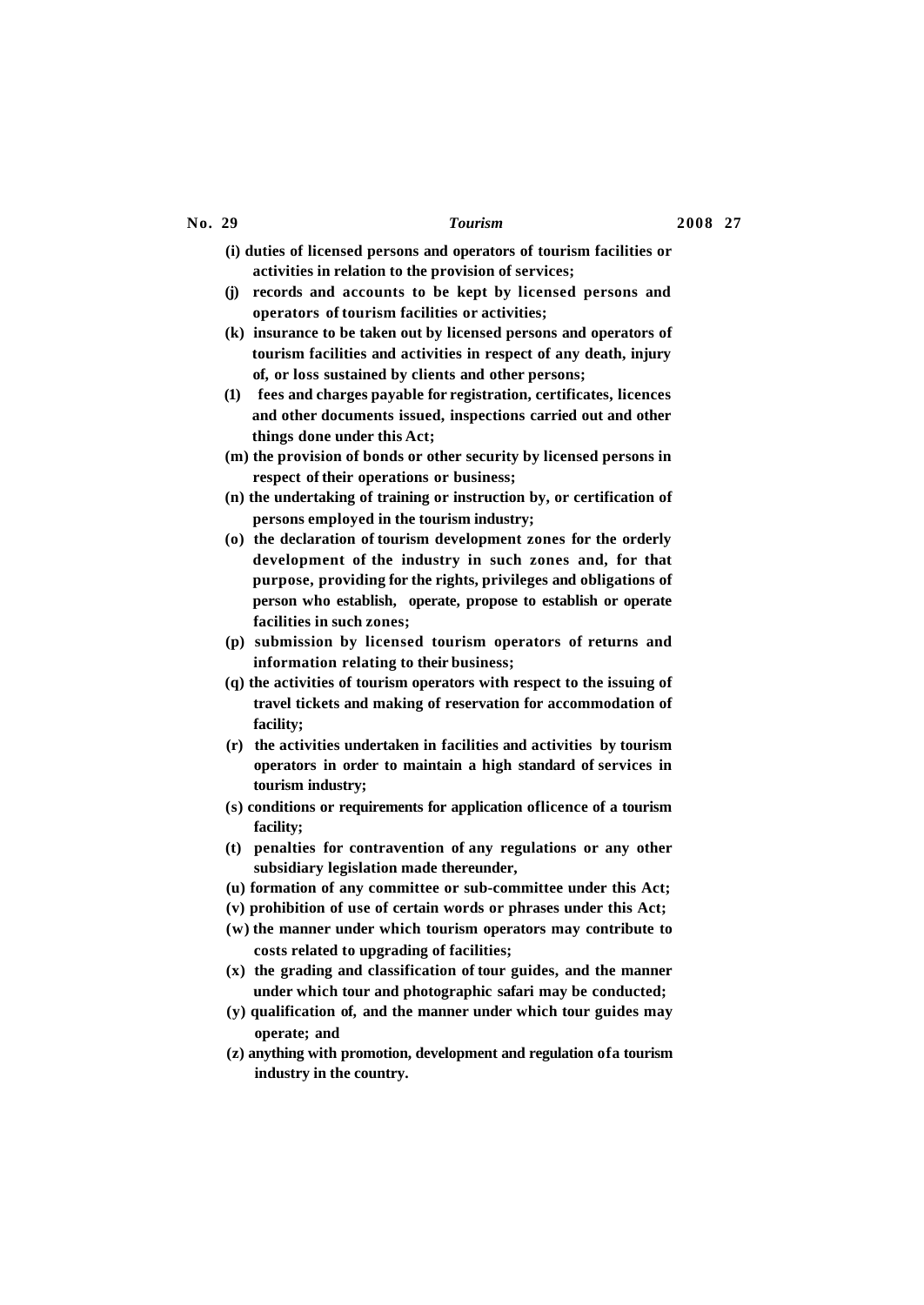**Matters relating to employments Cap.366 and 300** 

**57.-( 1) The rights, privileges, benefits and any other matters relating to employees and employers, as the case may be under this Act, shall be as provided under the Employment and Labour Relations Act, Labour Institutions Act and any other relevant laws.** 

**(2) All matters relating to employment of foreigners under this Act shall be as provided for under the relevant laws.** 

**(3) Without prejudice to any other written law, for the purposes of enforcement of subsection (2), the Director may, in consultation with the relevant authority, appoint in writing such number of authorized officers for purposes of inspection and compliance.** 

**Arrangements for residents and local communities** 

**58.-(l) The Minister may specify facilities and activities which can only be operated by Tanzanian citizens, and put in place mechanism on how tourism facilities and activities can benefit local communities surrounding the same.** 

**(2) Without prejudice to subsection (1), no person who is not a Tanzanian citizen shall engage himself in a business of:** 

- **(a) save for foreign air lines, travel agency;**
- **(b) mountain climbing or trekking;**
- **(c) tour guide;**
- **(d) car rental; or**
- **(e) any other activity the Minister may, by order published in the**  *Gazette,* **specify.**

**(3) Subsections (1) and (2) shall not be construed as to prohibit any foreign tour leader to accompany or lead any foreign tourist or group of foreign tourists visiting Mainland Tanzania.** 

**Development levy 59.-( 1) There is established a levy to be known as a tourism development levy.** 

> **(2) The Minister shall, after consultation with the Minister responsible for finance, make regulations prescribing the manner and modality under which the levy may be collected and used.**

> **60. Every tourism operator shall ensure that any person who takes photographs takes into consideration -**

**Protection of tradition and culture**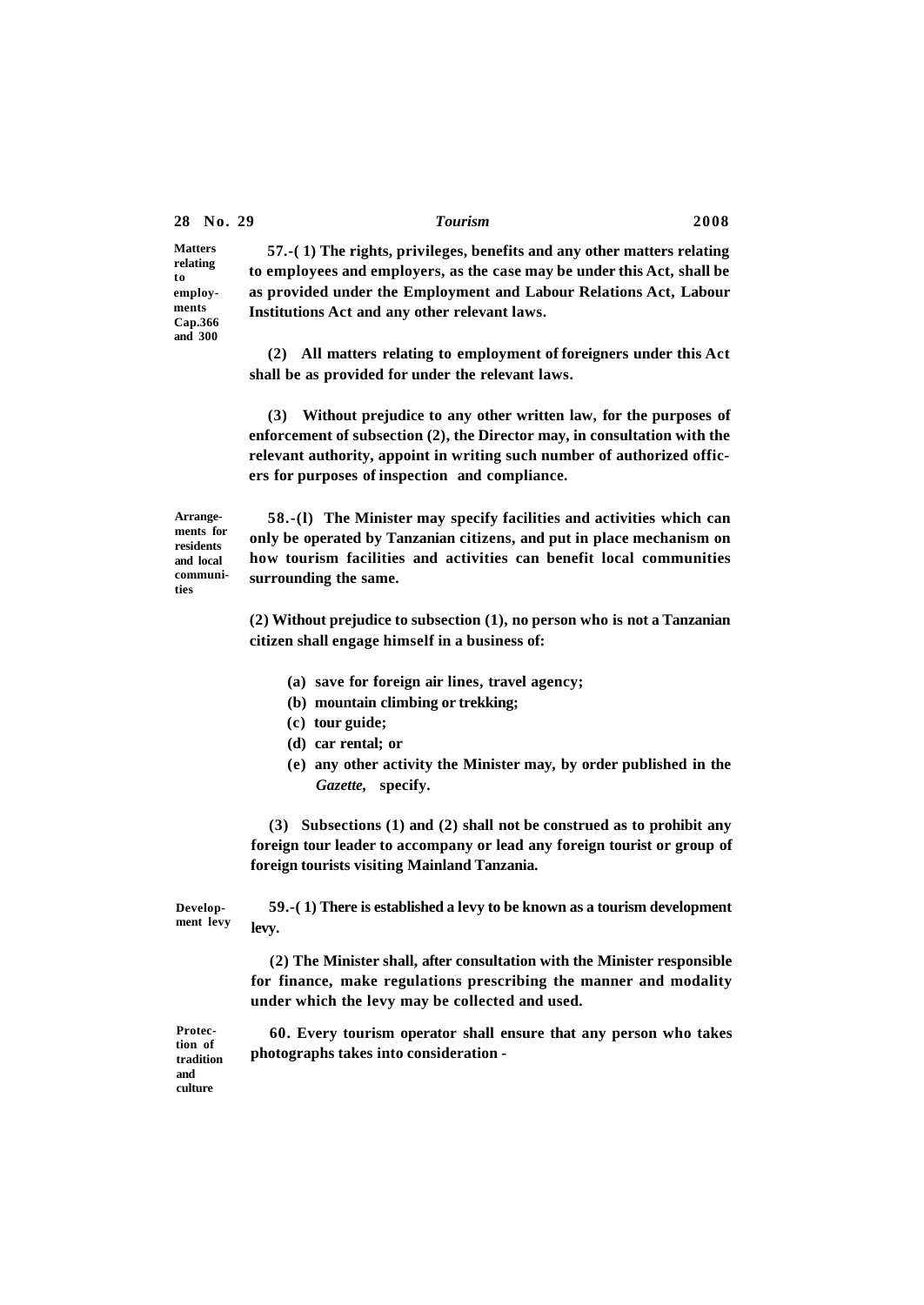- **(a) laws, practices and customs of Mainland Tanzania;**
- **(b) attributes and tradition of local communities;**
- **(c) the survival and nourishment of traditional cultural products, crafts and folklore;**
- **(d) protection of social and cultural identities; and**
- **(e) that, no person takes a photograph of another person with the intention of, or for the purposes of dehumanizing, making fun of, or otherwise using such photograph in a manner that lowers the esteem of that person or class or group of person where he belongs.**

**61. The Minister may, by order published in the** *Gazette,* **amend any Schedule to this Act. Minister** 

**62. The Board established under the Tanzania Tourist Board Act shall, in respect of promotion and marketing of tourism products within and outside Mainland Tanzania have effect to this Act.** 

**63. The Hotels Act and the Tourist Agents (Licensing) Act are hereby repealed.** 

**64. Notwithstanding the repeal of the Acts referred to in section 63:** 

- **(a) all hotels, restaurants and other tourism facilities and activities which fall under the category of tourism facility or activity as provided for under this Act shall, immediately after the commencement of this Act, be deemed to be tourism facilities and activities required to be registered;**
- **(b) any person who was required to be licensed under the repealed Acts shall be required to be licensed under this Act;**
- **(c) any register kept pursuant to the repealed Act, on or after the commencement date, shall continue to be kept under this Act;**
- **(d) any requirements or qualification for registration or the issuance of a licence which were applicable under the repealed Acts shall be deemed to have been provided for under this Act;**
- **(e) any registration, classification, grading, certificate or licence effected or issued pursuant to the repealed Acts and in force, shall continue to be in force as if it had been effected, made or issued under this Act; and**

**may amend Schedules** 

**Tanzania Tourist Board to apply to this Act. Cap. 364** 

**Repeals Caps 105 and 65** 

**Transitional provisions**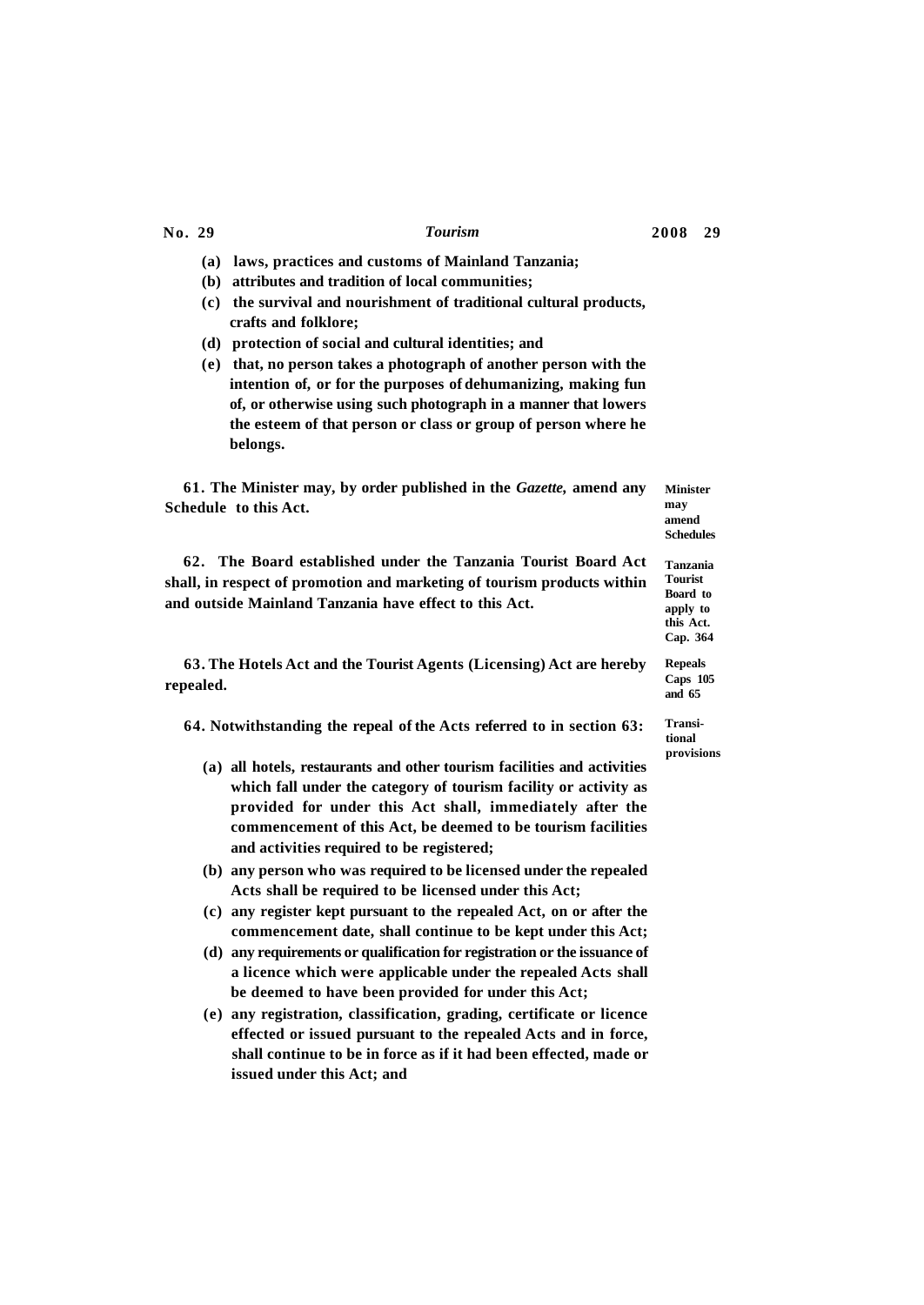**(f) any application or decision made or any other thing whatsoever made, done or commenced under the repealed Acts which had acquired or was capable of acquiring force or effect, shall continue to have or to be capable of acquiring such force or effect, as the case may be, as if it has been made, done or commenced under this Act.** 

### **FIRST SCHEDULE**

### *Made under section 4 (3)*

# **COMPOSITION, TENURE OF OFFICE, MEETINGS AND PROCEDURAL MATTERS OF THE TECHNICAL ADVISORY COMMITTEE**

- **1. The Technical Advisory Committee shall be composed of:** 
	- **(a) a Chairman;**
	- **(b) a representative of the Attorney General;**
	- **(c) a member from the ministry responsible for public safety and security;**

**(d) the Director of Wildlife Division;** 

- **(e) the Conservator of the Ngorongoro Conservation Area Authority;**
- **(f) the Executive Secretary of the Hotel Association of Tanzania;**
- **(g) the Managing Director of Tanzania Tourism Board** (1Tb);
- **(h) the Executive Secretary of Tourism Confederation of Tanzania;**
- **(i) the Executive Secretary of Tanzania Association of Tour Operators;**
- **(j) one member from the National Environment Management Council;**

**(k) the Manager of the Marine Parks and Reserves;** 

- **(I) the Director General of Tanzania National Parks;**
- **(m)the Director of Antiquities; and**
- **(n) two members vested with tourism matters to be appointed by the Minister.**

**2. The Committee may co-opt any person to attend its meeting without a voting right.** 

**3. The Chairman of the Committee shall be appointed by the Minister.** 

**4. The members shall select amongst their numbers a Vice-Chairman.** 

**5.-(l) The Committee shall meet four times a year, however, it may convene an extraordinary meeting where circumstances allow.** 

**(2) All meetings of the Committee shall be convened by the Chairman, on his absence, the Vice- Chairman.** 

**(3) The quorum at any meeting of the Committee shall be a half of all members in office.**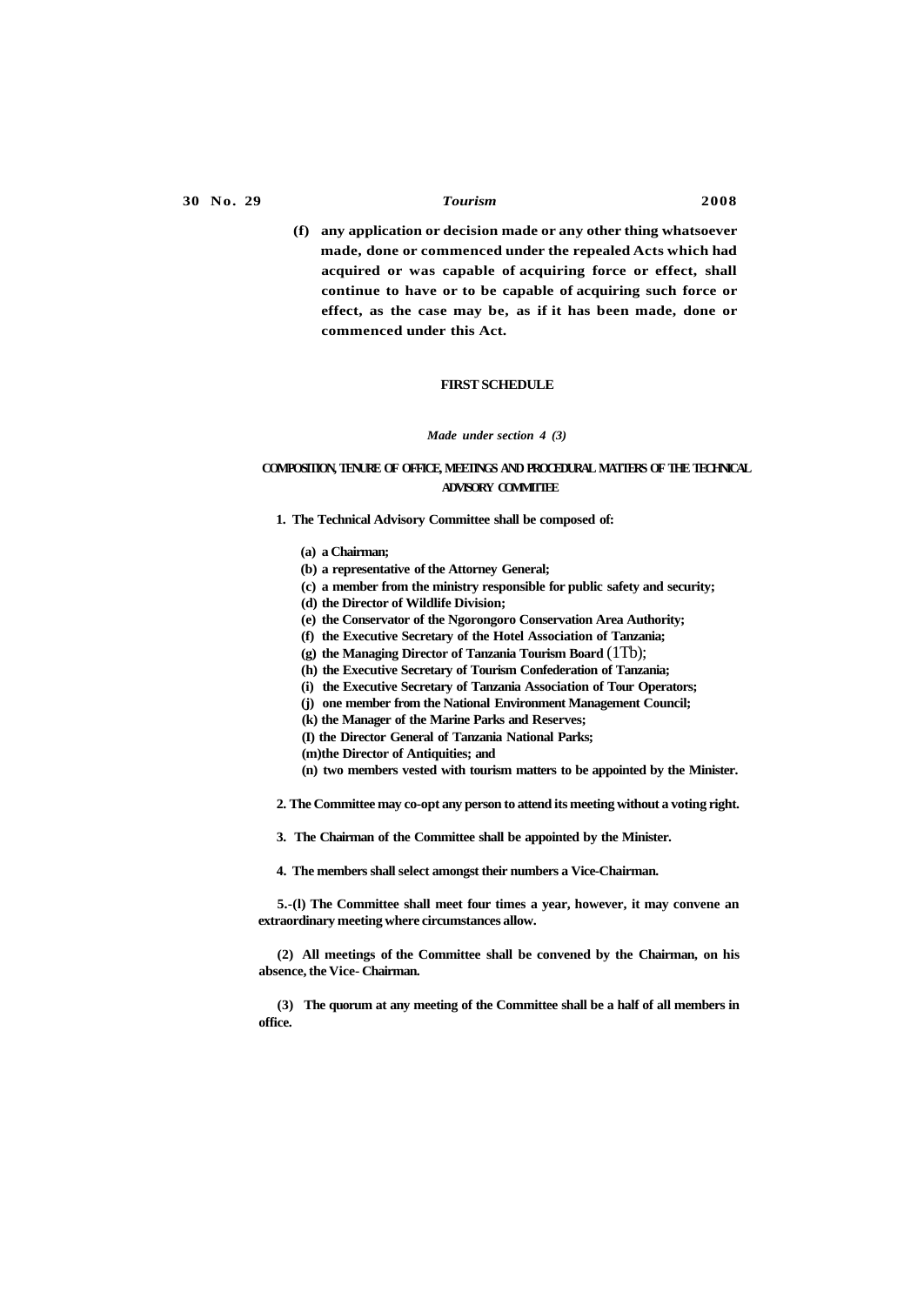6**.-(l) The tenure of office of the members of the Committee other than ex-officio members shall be three years subject to their further appointment** 

**(2) Where any member ceases to be a member for any reason before expiration of his term of office, the appointing authority may appoint another person in his place and the person so appointed shall hold office for the remainder of the term of office of his predecessor.** 

7. **All matters proposed at any meeting of the Committee shall be decided by a majority of votes of the members present and voting; in the event of equality of votes, the Chairman or the Vice- Chairman, as the case may be, shall have a second vote or casting vote in addition to his original or deliberative vote.** 

8. **The Committee shall cause to be recorded and kept minutes of all business conducted or transacted at its meetings, and the minutes of each meeting of the Committee shall be read and confirmed or amended at the next meeting of the Committee and signed by the person presiding at the meeting.** 

**9. The validity of any act or proceedings of a properly constituted Committee meeting shall not be affected by the absence of any member or by the defect subsequently raised by the absent member.** 

10. **The Committee may make its own procedures.** 

### **SECOND SCHEDULE**

### **FORMS**

*Made under section 10(1)* 

### **THE TOURISM ACT**

### **NOTE: THE APPLICATION WILL NOT BE PROCESSED IF IN THE OPINION OF THE AUTHORITY THERE IS MISREPRESENTATION OR NON-DISCLOSURE OF ANY MATERIAL FACT**

### **APPLICATION FOR A TOURISM OPERATOR'S CERTIFICATE OF REGISTRATION**

1. **BUSINESS OR TRADING NAME:** 

**Location of Premises for which Certificate of Registration is being sought:** 

**2. DETAILS OF APPLICANTS:** 

*If applicant is an individual or sole trader: name ofindividual. If applicant is an organization, names oftwo directors and organization secretary. If applicant is a partnership, names ofALL partners.*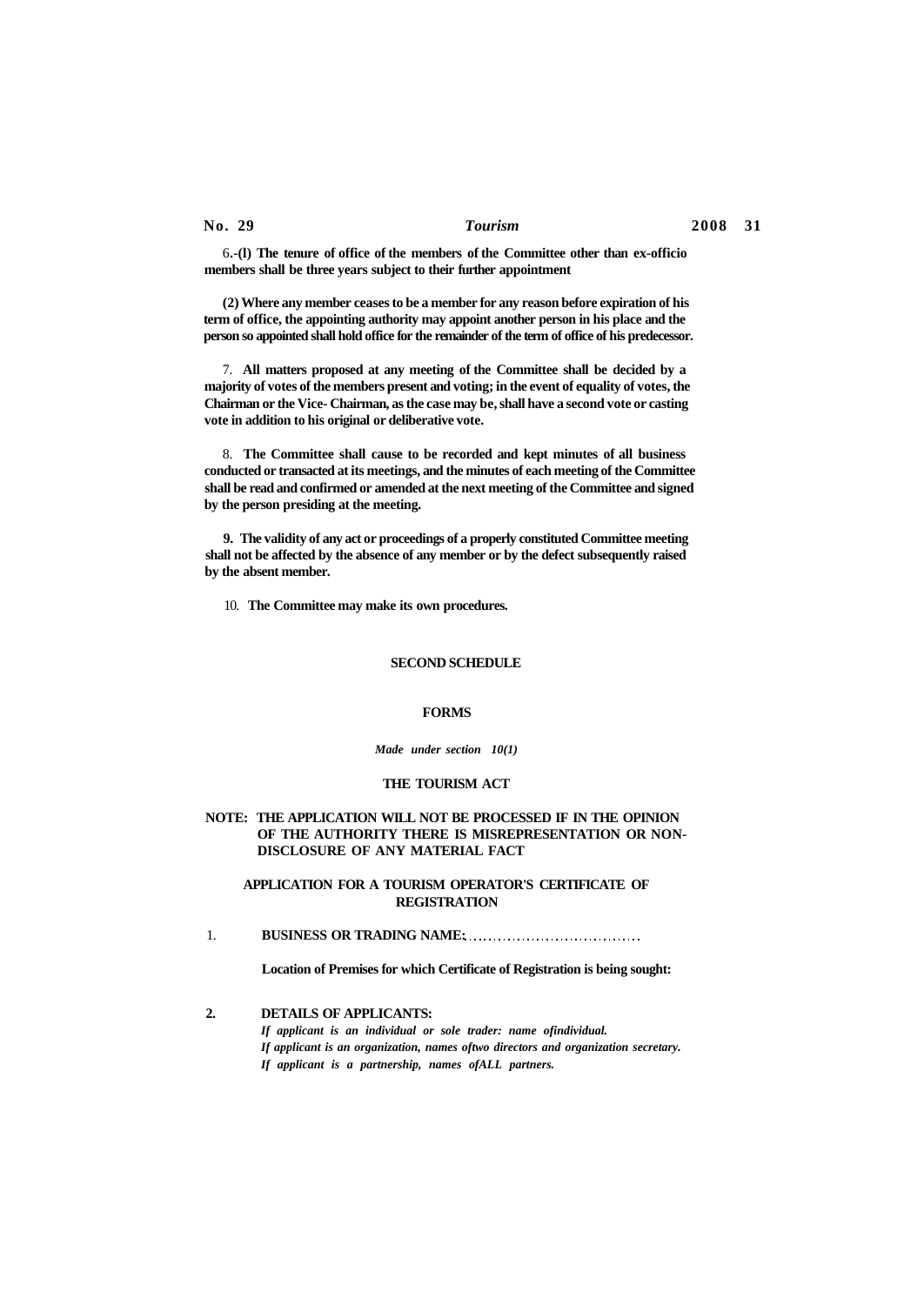|    | <b>NAME IN BLOCK CAPITAL LETTERS ONLY</b>                                                                                                           |
|----|-----------------------------------------------------------------------------------------------------------------------------------------------------|
|    |                                                                                                                                                     |
|    |                                                                                                                                                     |
|    |                                                                                                                                                     |
|    |                                                                                                                                                     |
|    |                                                                                                                                                     |
|    |                                                                                                                                                     |
| 3. | <b>DETAILS OF ORGANISATION:</b><br>(Where the Applicant is a Company or Corporate identity)                                                         |
|    | <b>Company Registration No:</b>                                                                                                                     |
|    | <b>Registered Office address:</b>                                                                                                                   |
|    | Name of person who can be contacted about this application:                                                                                         |
|    |                                                                                                                                                     |
| 4. |                                                                                                                                                     |
| 5. | State principal activities of the company (e.g. travel agent; outbound travel;<br>group handler; guiding services or specialist operator)           |
| б. | <b>Level of Operations and Turnover:</b><br>total licensable turnover last year,<br>(i)<br>(ii)<br>projected licenisable turnover for corning year. |
| 7. | Provide capitalisation details:<br><b>Specify:</b>                                                                                                  |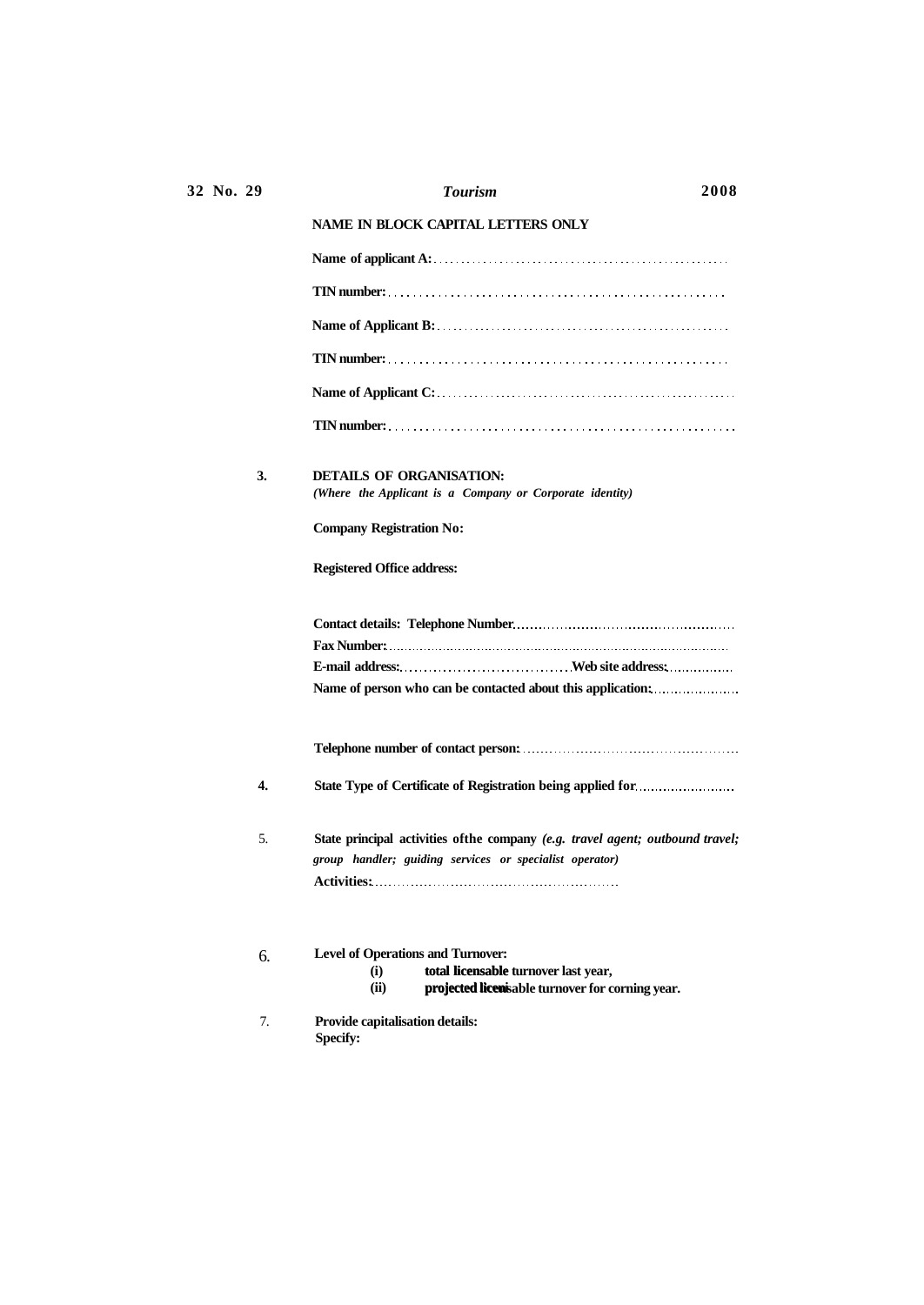| (i)   | Authorised share capital.                                 |
|-------|-----------------------------------------------------------|
| (ii)  |                                                           |
|       | (a)                                                       |
|       | (b)<br>otherwise than for cash                            |
| (iii) | If any share capital not rally paid up, give details      |
| (iv)  | Full names, addresses and nationality of each shareholder |
|       | details of shares held by<br>full<br>and<br>each          |

# 8. **Provide details of borrowing or other credit arrangements:**

**Specify:** 

| (i)   |                                                           |  |
|-------|-----------------------------------------------------------|--|
| (ii)  |                                                           |  |
|       | (a)                                                       |  |
|       | otherwise than for cash<br>(b)                            |  |
| (iii) | If any share capital not fully paid up, give details      |  |
| (iv)  | Full names, addresses and nationality of each shareholder |  |
|       |                                                           |  |
|       |                                                           |  |

**9. Provide details of Assets:** 

**Specify:** 

- **(i) Details of premises and whether the premises are owned, leased, rented or mortgaged**
- **(ii) A List of all other assets of the Applicant.**
- 10. **Other particulars:** 
	- **(i) State whether applicant, the director or Manager or any officer of the applicant company has been convicted of any offence involving fraud or dishonesty in the last five years, or if there is any such case pending.**
	- **(ii) State whether the applicant or any officer of the applicant company is a charged bankrupt**
	- **(iii) State whether the company or business is in liquidation or if any order has been made by any court in Tanzania or elsewhere against the company.**

**If the answer to items above is yes, please provide details'. Details:** 

## 11. **Submission of Documents**

**In the case that the application for the Certificate of Registration is being made by an individual or partnership, he/she/they shall submit the following documents with the application form:**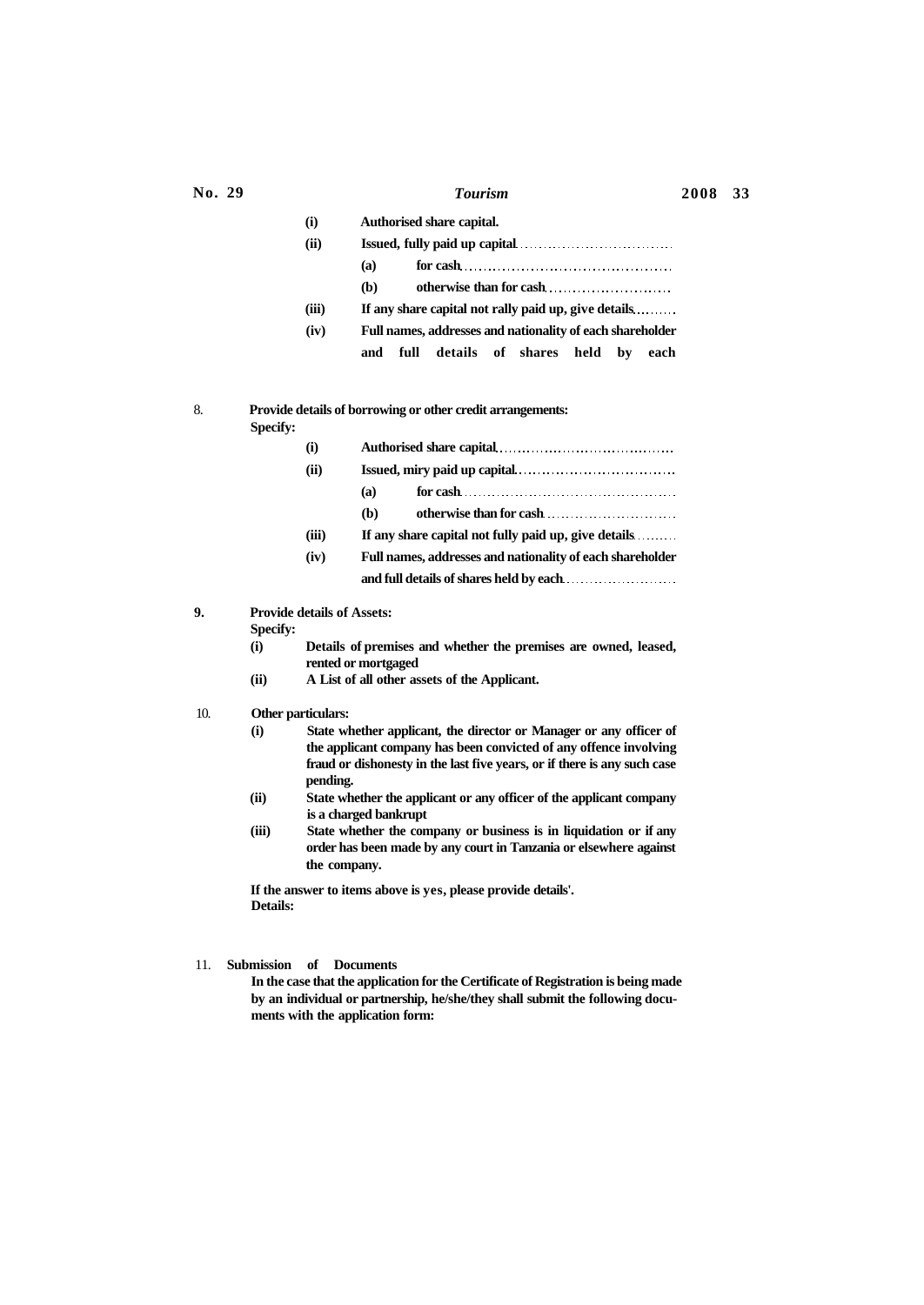- **(a) The application fee as prescribed by the Tourism Division.**
- **(b) Evidence that the business is licensed by BRELA.**
- **(c) Evidence that the business is registered with the appropriate local authority and that the premises complies with the appropriate local government plans development Acts.**
- **(d) The site plan and floor area of premises intended to be used for the conducting of a tourism enterprise.**
- **(e) Details of managerial staff and their TTN numbers.**
- **(f) Details of any foreign employees, their residency and employment status.**
- **(g) Fire Department clearance certificate.**
- **(h) A business plan relating to the proposed enterprise.**
- **(i) Financial information including opening balance sheet, projected cash flows, trading, profit and loss accounts for first years trading and projected balance sheet for end of first year trading.**
- **(j) The curriculum vitae of the owner or, in the case of partnerships, the owners or managing representative of the owner.**
- **(k) A statement detailing the scale of charges which the applicant proposes for services provided during the period while such registration will remain in force.**

**In the case that the application for the Certificate of Registration being made by a body corporate shall be accompanied by:** 

- **(a) The Certificate of Incorporation or similar deed.**
- **(b) The Memorandum and Articles of Association or similar constitutive document.**
- **(c) The list of Directors, their titles, their TTN numbers and their qualifications.**

*I/we the undersigned, hereby apply for Certificate of Registration to carry on the business ofa Tour Agent/Tour Operator/Services provider and declare that to the best of our abilities and belief, the particulars given herein are true and complete.* 

**Signature of Applicant A: Signature of Applicant B: Signature of Applicant C:** 

*If applicant is an individual or sole trader: signature of individual. If applicant is an organization, signature of two directors and organization secretary.* 

*If applicant is a partnership, signature ofALL partners.*  **Date of Application** 

### **DO NOT WRITE IN THIS SPACE - FOR OFFICIAL USE ONLY**

**Renewal of Certificate of Registration granted/rejected issued on** 

**Certificate of Registration type: Number** 

**Comment:**<br>**Fee paid:.** 

**Receipt No.** 

**Signature:**